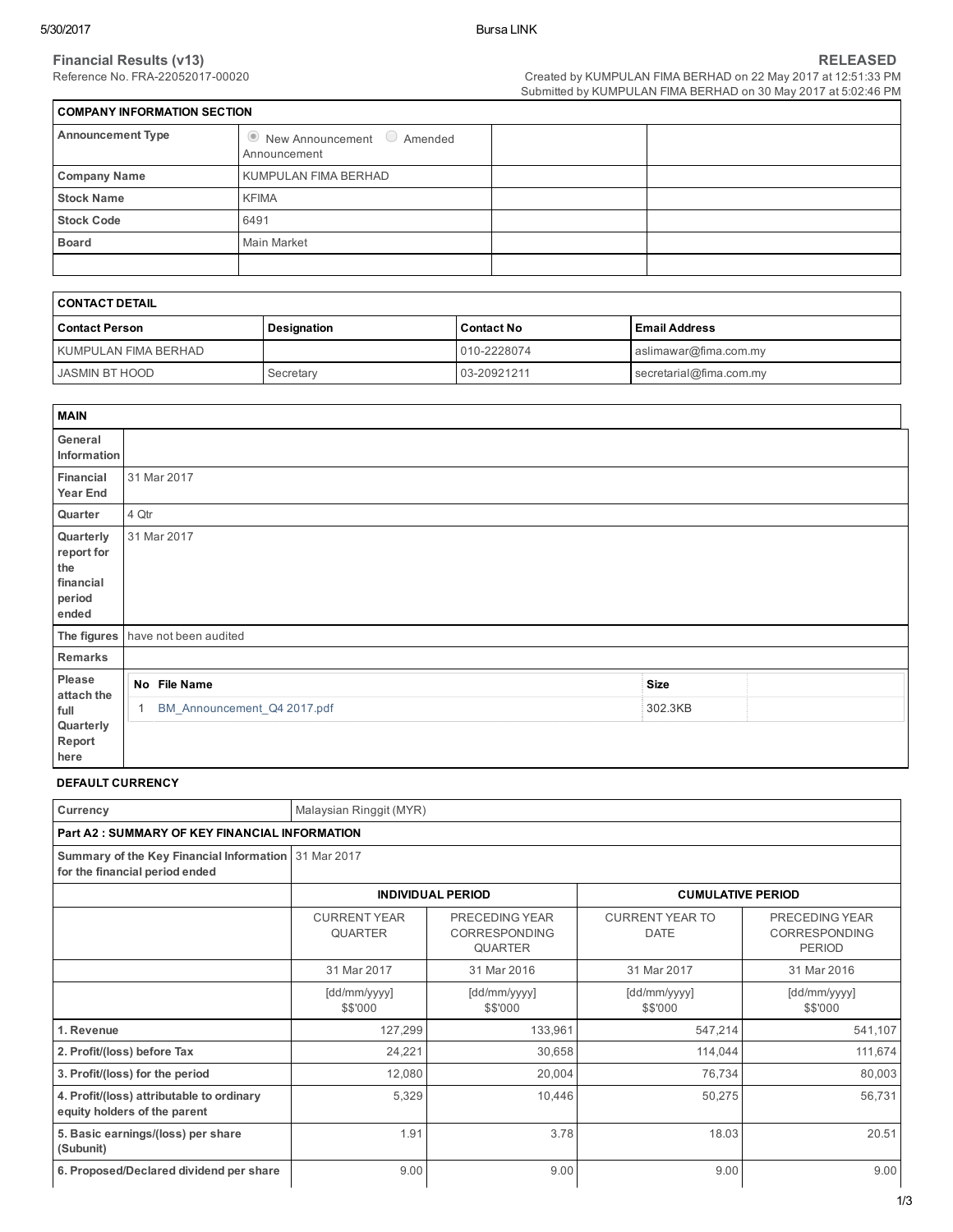5/30/2017 Bursa LINK

| (Subunit)                                                                                                                                                |               |                                                                                                                                                             |                |        |                                                          |                                                      |                                                         |  |
|----------------------------------------------------------------------------------------------------------------------------------------------------------|---------------|-------------------------------------------------------------------------------------------------------------------------------------------------------------|----------------|--------|----------------------------------------------------------|------------------------------------------------------|---------------------------------------------------------|--|
|                                                                                                                                                          |               | AS AT END OF CURRENT QUARTER                                                                                                                                |                |        |                                                          | AS AT PRECEDING FINANCIAL YEAR END                   |                                                         |  |
| 7. Net assets per share attributable to<br>ordinary equity holders of the parent (\$\$)                                                                  |               |                                                                                                                                                             |                | 2.8200 |                                                          | 2.7000                                               |                                                         |  |
| <b>Remarks</b>                                                                                                                                           |               |                                                                                                                                                             |                |        |                                                          |                                                      |                                                         |  |
| In a currency system, there is usually a main unit (base) and subunit that is a fraction amount of the main unit.<br>Example for the subunit as follows: |               |                                                                                                                                                             |                |        |                                                          |                                                      |                                                         |  |
| Country                                                                                                                                                  | Base unit     |                                                                                                                                                             | <b>Subunit</b> |        |                                                          |                                                      |                                                         |  |
| <b>Malaysia</b>                                                                                                                                          | Ringgit       |                                                                                                                                                             | Sen            |        |                                                          |                                                      |                                                         |  |
| <b>United States</b>                                                                                                                                     | <b>Dollar</b> |                                                                                                                                                             | Cent           |        |                                                          |                                                      |                                                         |  |
| <b>United Kingdom</b>                                                                                                                                    | Pound         |                                                                                                                                                             | Pence          |        |                                                          |                                                      |                                                         |  |
| Part A3 : ADDITIONAL INFORMATION (This Information is for Exchange's Internal Use only)                                                                  |               |                                                                                                                                                             |                |        |                                                          |                                                      |                                                         |  |
|                                                                                                                                                          |               | <b>INDIVIDUAL PERIOD</b>                                                                                                                                    |                |        |                                                          | <b>CUMULATIVE PERIOD</b>                             |                                                         |  |
|                                                                                                                                                          |               | <b>CURRENT YEAR</b><br><b>QUARTER</b>                                                                                                                       |                |        | PRECEDING YEAR<br><b>CORRESPONDING</b><br><b>QUARTER</b> | <b>CURRENT YEAR TO</b><br><b>DATE</b>                | PRECEDING YEAR<br><b>CORRESPONDING</b><br><b>PERIOD</b> |  |
|                                                                                                                                                          |               | 31 Mar 2017                                                                                                                                                 |                |        | 31 Mar 2016                                              | 31 Mar 2017                                          | 31 Mar 2016                                             |  |
|                                                                                                                                                          |               | [dd/mm/yyyy]<br>\$\$'000                                                                                                                                    |                |        | [dd/mm/yyyy]<br>\$\$'000                                 | [dd/mm/yyyy]<br>[dd/mm/yyyy]<br>\$\$'000<br>\$\$'000 |                                                         |  |
| 1. Gross interest income                                                                                                                                 |               |                                                                                                                                                             | 3,959          |        | 2,320                                                    | 8,792                                                | 6,481                                                   |  |
| 2. Gross interest expense                                                                                                                                |               |                                                                                                                                                             | $\Omega$       |        | $\Omega$                                                 | $\Omega$                                             | $\Omega$                                                |  |
| <b>Remarks</b>                                                                                                                                           |               | For individual quarter RM'000<br>(i) as at 31/03/2017: (218)<br>(ii)as at 31/03/2016: (284)<br>For cumulative quarter RM'000<br>(i) as at 31/03/2017: (748) |                |        |                                                          |                                                      |                                                         |  |
|                                                                                                                                                          |               | (ii)as at 31/03/2016: (515)                                                                                                                                 |                |        |                                                          |                                                      |                                                         |  |

#### OTHER CURRENCY

| <b>Other Currency</b>                                                                   |                                       |                                                          |                                       |                                                         |
|-----------------------------------------------------------------------------------------|---------------------------------------|----------------------------------------------------------|---------------------------------------|---------------------------------------------------------|
| <b>Part A2: SUMMARY OF KEY FINANCIAL INFORMATION</b>                                    |                                       |                                                          |                                       |                                                         |
| Summary of the Key Financial Information 31 Mar 2017<br>for the financial period ended  |                                       |                                                          |                                       |                                                         |
|                                                                                         |                                       | <b>INDIVIDUAL PERIOD</b>                                 | <b>CUMULATIVE PERIOD</b>              |                                                         |
|                                                                                         | <b>CURRENT YEAR</b><br><b>QUARTER</b> | PRECEDING YEAR<br><b>CORRESPONDING</b><br><b>QUARTER</b> | <b>CURRENT YEAR TO</b><br><b>DATE</b> | PRECEDING YEAR<br><b>CORRESPONDING</b><br><b>PERIOD</b> |
|                                                                                         | [dd/mm/yyyy]<br>\$\$'000              | [dd/mm/yyyy]<br>\$\$'000                                 | [dd/mm/yyyy]<br>\$\$'000              | [dd/mm/yyyy]<br>\$\$'000                                |
| 1. Revenue                                                                              |                                       |                                                          |                                       |                                                         |
| 2. Profit/(loss) before Tax                                                             |                                       |                                                          |                                       |                                                         |
| 3. Profit/(loss) for the period                                                         |                                       |                                                          |                                       |                                                         |
| 4. Profit/(loss) attributable to ordinary<br>equity holders of the parent               |                                       |                                                          |                                       |                                                         |
| 5. Basic earnings/(loss) per share<br>(Subunit)                                         |                                       |                                                          |                                       |                                                         |
| 6. Proposed/Declared dividend per share<br>(Subunit)                                    |                                       |                                                          |                                       |                                                         |
|                                                                                         |                                       | AS AT END OF CURRENT QUARTER                             | AS AT PRECEDING FINANCIAL YEAR END    |                                                         |
| 7. Net assets per share attributable to<br>ordinary equity holders of the parent (\$\$) |                                       |                                                          |                                       |                                                         |
| <b>Remarks</b>                                                                          |                                       |                                                          |                                       |                                                         |

In a currency system, there is usually a main unit (base) and subunit that is a fraction amount of the main unit. Example for the subunit as follows: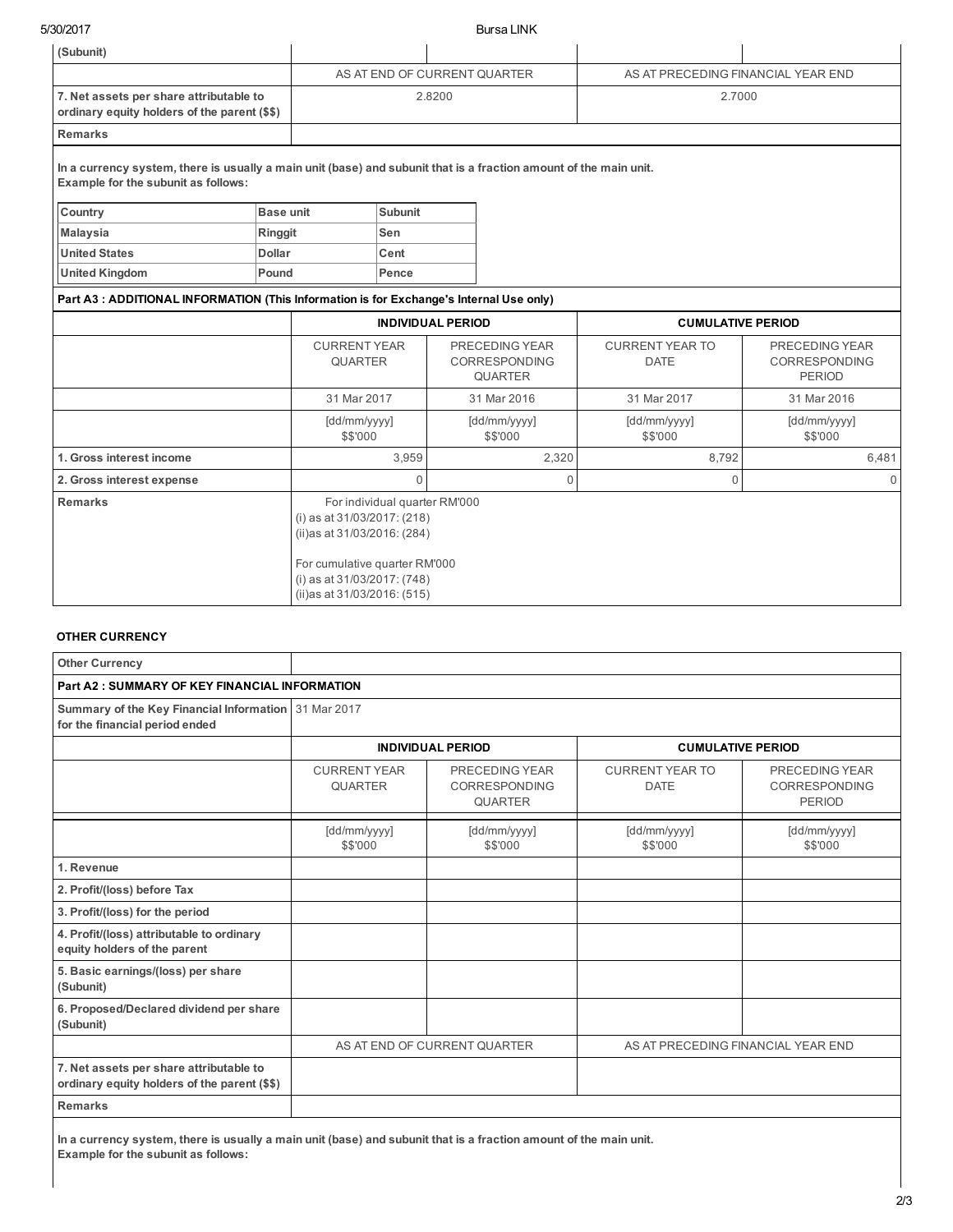| Country                                                                                |               | <b>Base unit</b><br><b>Subunit</b>    |       |                                                   |                                       |                                                         |
|----------------------------------------------------------------------------------------|---------------|---------------------------------------|-------|---------------------------------------------------|---------------------------------------|---------------------------------------------------------|
| <b>Malaysia</b>                                                                        | Ringgit       |                                       | Sen   |                                                   |                                       |                                                         |
| <b>United States</b>                                                                   | <b>Dollar</b> |                                       | Cent  |                                                   |                                       |                                                         |
| <b>United Kingdom</b>                                                                  | Pound         |                                       | Pence |                                                   |                                       |                                                         |
| Part A3: ADDITIONAL INFORMATION (This Information is for Exchange's Internal Use only) |               |                                       |       |                                                   |                                       |                                                         |
|                                                                                        |               | <b>INDIVIDUAL PERIOD</b>              |       |                                                   | <b>CUMULATIVE PERIOD</b>              |                                                         |
|                                                                                        |               | <b>CURRENT YEAR</b><br><b>QUARTER</b> |       | PRECEDING YEAR<br>CORRESPONDING<br><b>QUARTER</b> | <b>CURRENT YEAR TO</b><br><b>DATE</b> | PRECEDING YEAR<br><b>CORRESPONDING</b><br><b>PERIOD</b> |
|                                                                                        |               | [dd/mm/yyyy]<br>\$\$'000              |       | [dd/mm/yyyy]<br>\$\$'000                          | [dd/mm/yyyy]<br>\$\$'000              | [dd/mm/yyyy]<br>\$\$'000                                |
| 1. Gross interest income                                                               |               |                                       |       |                                                   |                                       |                                                         |
| 2. Gross interest expense                                                              |               |                                       |       |                                                   |                                       |                                                         |
| <b>Remarks</b>                                                                         |               |                                       |       |                                                   |                                       |                                                         |

Copyright © 2015 Bursa Malaysia Berhad 9.2.10. All rights reserved. Terms & Conditions of Use, Disclaimer and Linking Policy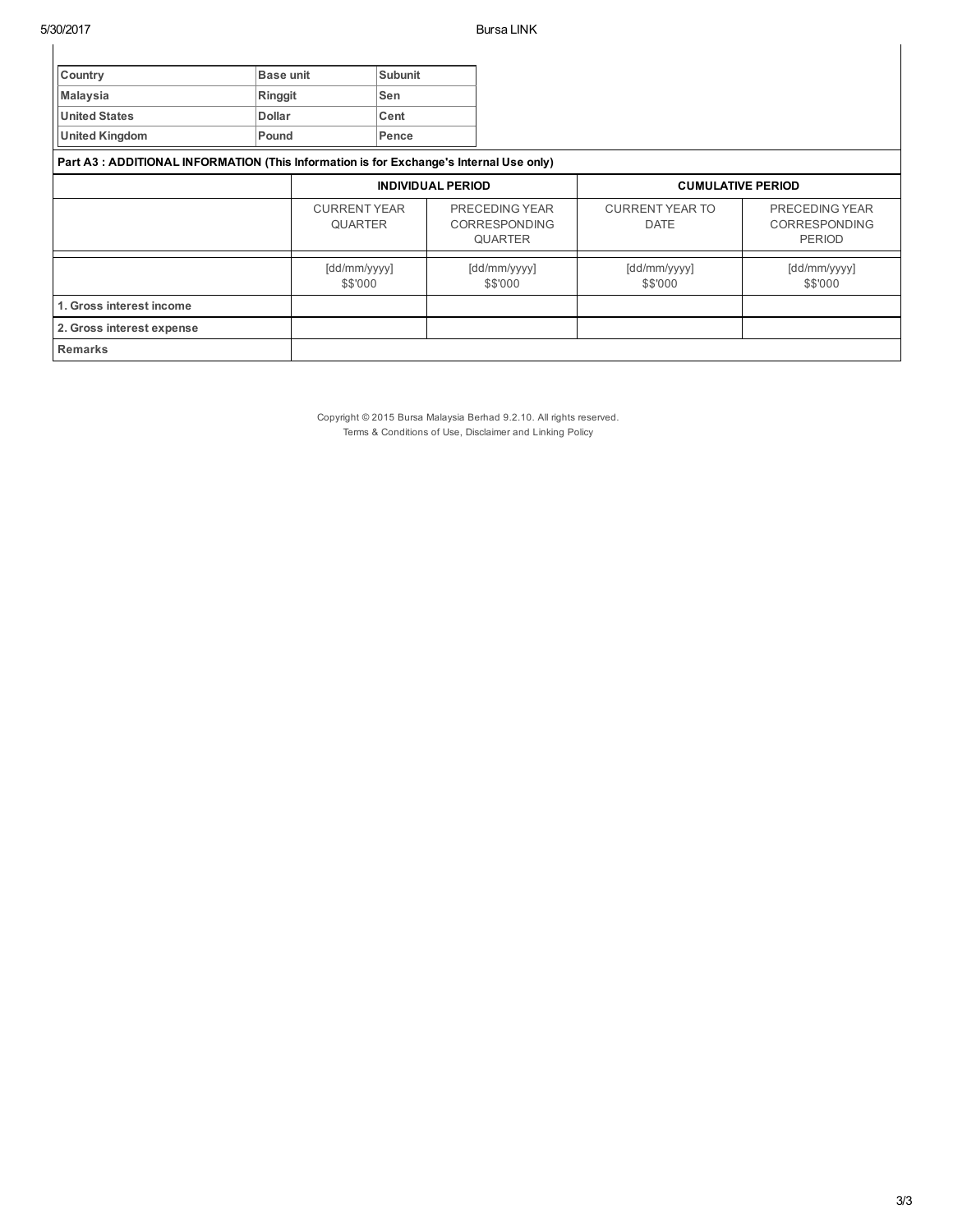

# KUMPULAN FIMA BERHAD (11817-V) (Incorporated in Malaysia)

Condensed Consolidated Financial Statements For The Fourth Quarter And Financial Year Ended 31 March 2017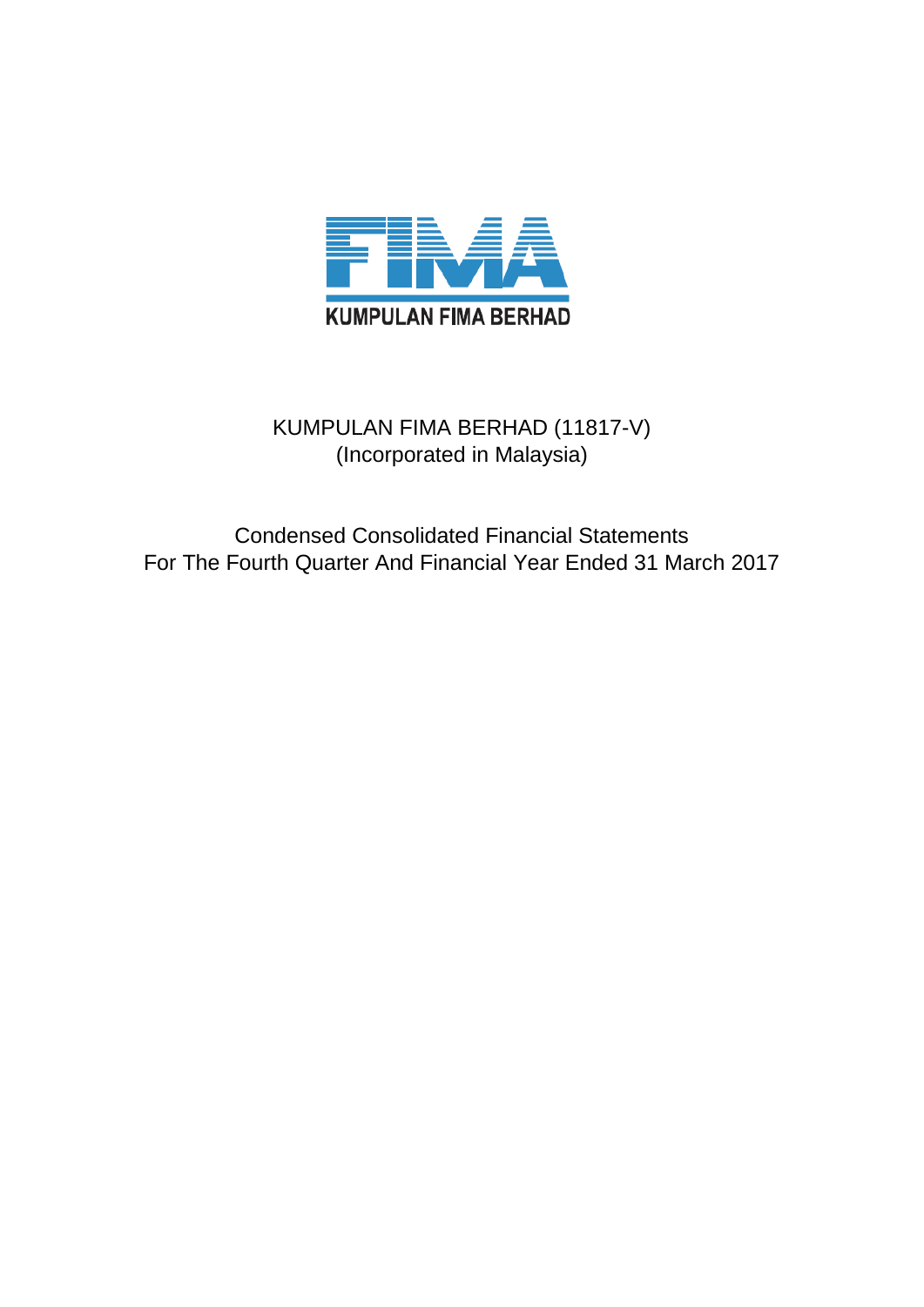

# **CONDENSED CONSOLIDATED STATEMENT OF COMPREHENSIVE INCOME FOR THE FOURTH QUARTER AND FINANCIAL YEAR ENDED 31 MARCH 2017** *(THE FIGURES HAVE NOT BEEN AUDITED)*

|                                                       |                |                | <b>Current Quarter</b> | <b>12 Months Cumulative</b> |                       |  |
|-------------------------------------------------------|----------------|----------------|------------------------|-----------------------------|-----------------------|--|
|                                                       |                | <b>Current</b> | <b>Preceding Year</b>  | <b>Current</b>              | <b>Preceding Year</b> |  |
|                                                       |                | Year           | Corresponding          | Year                        | Corresponding         |  |
|                                                       |                | Quarter        | Quarter                | <b>To Date</b>              | <b>Period</b>         |  |
|                                                       | <b>Note</b>    | 31-03-2017     | 31-03-2016             | 31-03-2017                  | 31-03-2016            |  |
|                                                       |                | <b>RM'000</b>  | <b>RM'000</b>          | <b>RM'000</b>               | <b>RM'000</b>         |  |
|                                                       |                |                |                        |                             |                       |  |
| Revenue                                               | A <sub>9</sub> | 127,299        | 133,961                | 547,214                     | 541,107               |  |
| Cost of sales                                         |                | (72, 358)      | (83, 352)              | (339, 145)                  | (344, 271)            |  |
| <b>Gross profit</b>                                   |                | 54,941         | 50,609                 | 208,069                     | 196,836               |  |
| Other income                                          |                | 4,354          | 3,117                  | 10,197                      | 12,843                |  |
| Other items of expense                                |                |                |                        |                             |                       |  |
| Administrative expenses                               |                | (22, 800)      | (11, 770)              | (71, 869)                   | (63, 541)             |  |
| Selling and marketing expenses                        |                | (6,622)        | (6, 738)               | (11, 223)                   | (11, 595)             |  |
| Other expenses                                        |                | (7, 470)       | (5,631)                | (23, 243)                   | (24, 019)             |  |
|                                                       |                | (36, 892)      | (24, 139)              | (106, 335)                  | (99,155)              |  |
| Finance costs                                         |                | (218)          | (284)                  | (748)                       | (515)                 |  |
| Share of profit of associates                         |                | 2,036          | 1,355                  | 2,861                       | 1,665                 |  |
| <b>Profit before tax</b>                              | A9/A10         | 24,221         | 30,658                 | 114,044                     | 111,674               |  |
| Income tax expense                                    | B <sub>5</sub> | (12, 141)      | (10, 654)              | (37, 310)                   | (31, 671)             |  |
| Profit net of tax                                     |                | 12,080         | 20,004                 | 76,734                      | 80,003                |  |
| Other comprehensive income                            |                |                |                        |                             |                       |  |
| Foreign currency translation differences              |                |                |                        |                             |                       |  |
| for foreign operations                                |                | 8,406          | (14, 704)              | 17,880                      | (18, 751)             |  |
| Remeasurement of defined benefit liability            |                | (75)           | 265                    | (75)                        | 265                   |  |
| <b>Total comprehensive income</b>                     |                |                |                        |                             |                       |  |
| for the period/year                                   |                | 20,411         | 5,565                  | 94,539                      | 61,517                |  |
| Profit attributable to:                               |                |                |                        |                             |                       |  |
| Equity holders of the Company                         |                | 5,329          | 10,446                 | 50,275                      | 56,731                |  |
| Non-controlling interests                             |                | 6,751          | 9,558                  | 26,459                      | 23,272                |  |
| Profit for the period/year                            |                | 12,080         | 20,004                 | 76,734                      | 80,003                |  |
| <b>Total comprehensive income</b><br>attributable to: |                |                |                        |                             |                       |  |
| Equity holders of the Company                         |                | 13,564         | (352)                  | 63,917                      | 38,010                |  |
| Non-controlling interests                             |                | 6,847          | 5,917                  | 30,622                      | 23,507                |  |
| <b>Total comprehensive income</b>                     |                |                |                        |                             |                       |  |
| for the period/year                                   |                | 20,411         | 5,565                  | 94,539                      | 61,517                |  |
| Earnings per share attributable                       |                |                |                        |                             |                       |  |
| to equity holders of the Company                      |                |                |                        |                             |                       |  |
| (sen per share):                                      |                |                |                        |                             |                       |  |
| <b>Basic</b>                                          | <b>B13</b>     | 1.91           | 3.78                   | 18.03                       | 20.51                 |  |
| <b>Diluted</b>                                        | <b>B13</b>     | 1.91           | 3.78                   | 17.96                       | 20.31                 |  |

*(The condensed consolidated statement of comprehensive income should be read in conjunction with the audited* financial statements for the year ended 31 March 2016 and the accompanying explanatory notes attached to the *interim financial statements).*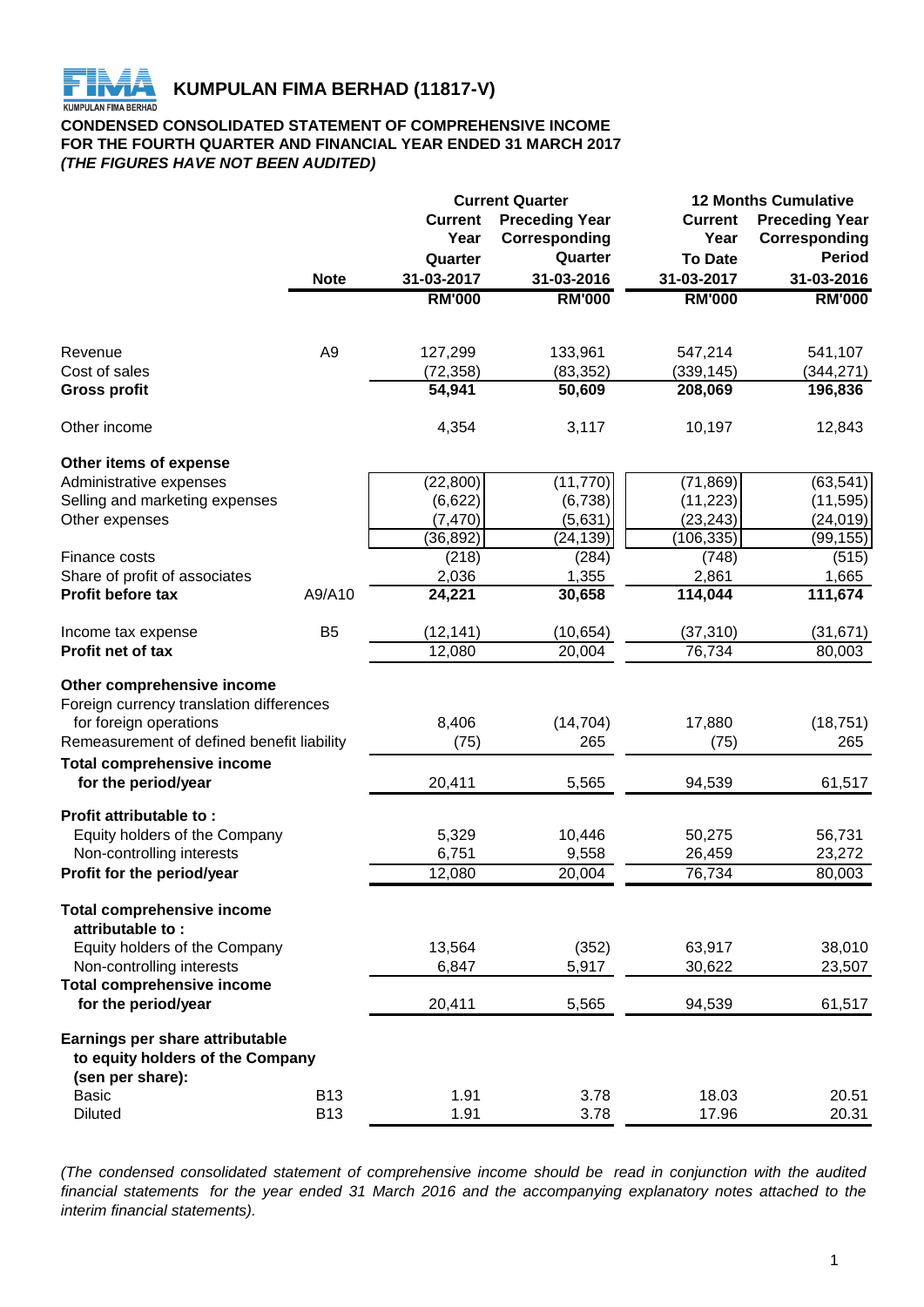# **CONDENSED CONSOLIDATED STATEMENT OF FINANCIAL POSITION AS AT 31 MARCH 2017**

|                                                      | As At<br>31-03-2017<br>(unaudited) | As At<br>31-03-2016<br>(audited) |
|------------------------------------------------------|------------------------------------|----------------------------------|
|                                                      | <b>RM'000</b>                      | <b>RM'000</b>                    |
| <b>ASSETS</b>                                        |                                    |                                  |
| Non-current assets                                   |                                    |                                  |
| Property, plant and equipment                        | 339,075                            | 344,402                          |
| Investment properties                                | 68,464                             | 70,097                           |
| <b>Biological assets</b>                             | 180,987                            | 153,476                          |
| Investment in associates                             | 45,718                             | 46,659                           |
| Deferred tax assets                                  | 6,966                              | 8,394                            |
| Goodwill on consolidation                            | 12,710                             | 12,710                           |
|                                                      | 653,920                            | 635,738                          |
| <b>Current assets</b>                                |                                    |                                  |
| Inventories                                          | 82,812                             | 90,807                           |
| Trade receivables                                    | 108,149                            | 183,562                          |
| Other receivables                                    | 33,350                             | 27,963                           |
| Cash and bank balances                               | 390,780                            | 247,592                          |
|                                                      | 615,091                            | 549,924                          |
| <b>TOTAL ASSETS</b>                                  | 1,269,011                          | 1,185,662                        |
|                                                      |                                    |                                  |
| <b>EQUITY AND LIABILITIES</b>                        |                                    |                                  |
| Equity attributable to equity holders of the Company |                                    |                                  |
| Share capital                                        | 311,670                            | 276,968                          |
| Share premium                                        |                                    | 24,713                           |
| Other reserves                                       | 149,579                            | 138,002                          |
| Retained earnings                                    | 333,508                            | 308,617                          |
|                                                      | 794,757                            | 748,300                          |
| Non-controlling interests                            | 269,477                            | 250,986                          |
| <b>Total equity</b>                                  | 1,064,234                          | 999,286                          |
|                                                      |                                    |                                  |
| <b>Non-current liabilities</b>                       |                                    |                                  |
| Finance lease obligations                            | 16,176                             | 16,799                           |
| Retirement benefit obligations                       | 1,837                              | 1,391                            |
| Deferred tax liabilities                             | 39,830                             | 46,951                           |
|                                                      | 57,843                             | 65,141                           |
| <b>Current liabilities</b>                           |                                    |                                  |
| Finance lease obligations                            | 624                                | 646                              |
| Short term borrowings                                | 14,516                             | 15,281                           |
| Trade and other payables                             | 112,459                            | 85,388                           |
| Provisions                                           | 16,947                             | 19,234                           |
| Tax payable                                          | 2,388                              | 686                              |
|                                                      | 146,934                            | 121,235                          |
| <b>Total liabilities</b>                             | 204,777                            | 186,376                          |
| <b>TOTAL EQUITY AND LIABILITIES</b>                  | 1,269,011                          | 1,185,662                        |
|                                                      |                                    |                                  |
| Net assets per share (RM)                            | 2.82                               | 2.70                             |

*(The condensed consolidated statement of financial position should be read in conjunction with the audited* financial statements for the year ended 31 March 2016 and the accompanying explanatory notes attached to the *interim financial statements).*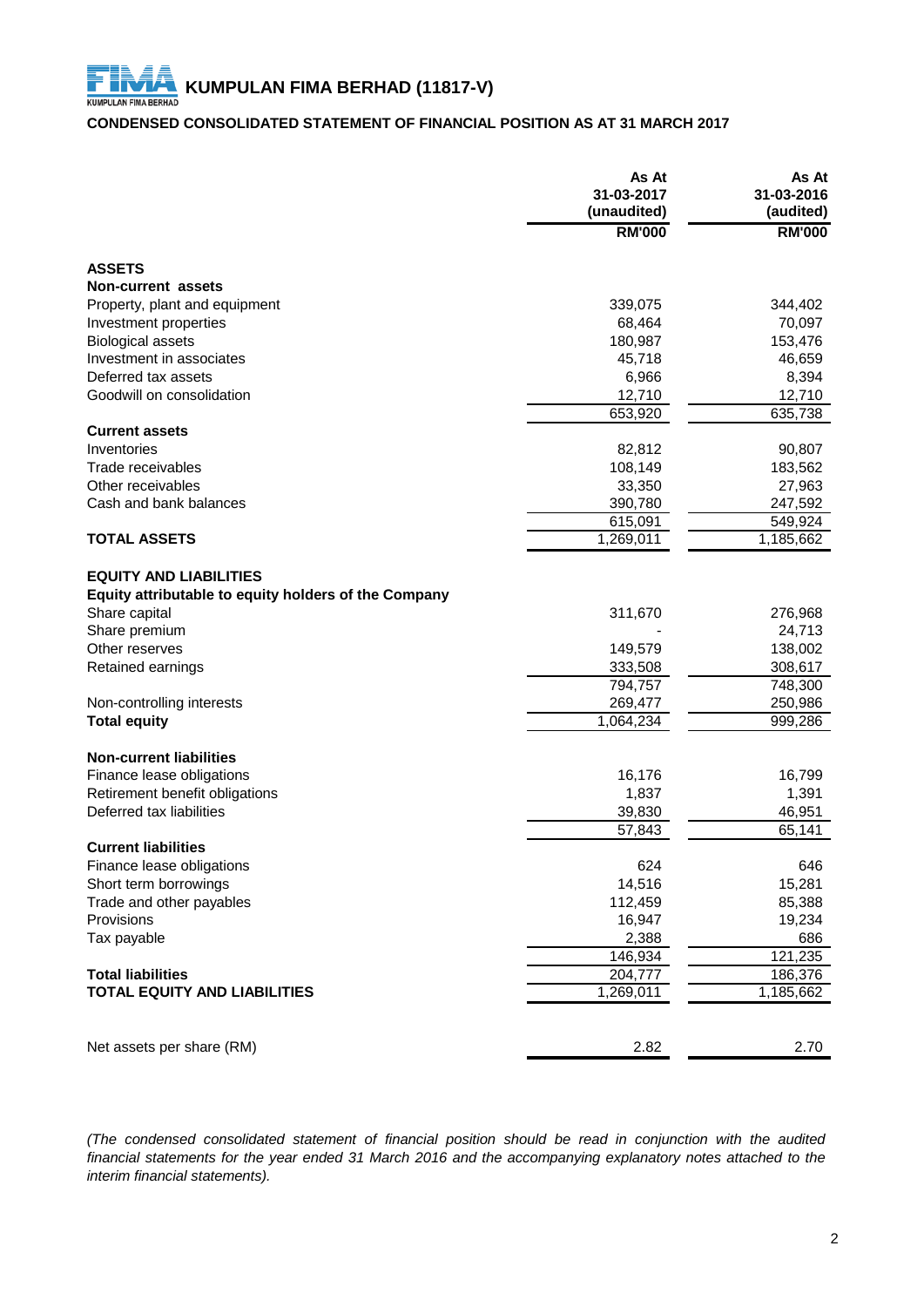F

#### **CONDENSED CONSOLIDATED STATEMENT OF CHANGES IN EQUITY FOR THE FINANCIAL YEAR ENDED 31 MARCH 2017**

|                                                                                                                                                                                                                                                       | Non-distributable<br>Distributable       |                                                |                                    |                                                |                                     |                                                                                     |                                                         |                                                 |                                              |                                 |                                                   |                                                                |
|-------------------------------------------------------------------------------------------------------------------------------------------------------------------------------------------------------------------------------------------------------|------------------------------------------|------------------------------------------------|------------------------------------|------------------------------------------------|-------------------------------------|-------------------------------------------------------------------------------------|---------------------------------------------------------|-------------------------------------------------|----------------------------------------------|---------------------------------|---------------------------------------------------|----------------------------------------------------------------|
| Group                                                                                                                                                                                                                                                 | <b>Share</b><br>capital<br><b>RM'000</b> | <b>Share</b><br>premium<br><b>RM'000</b>       | Other<br>reserves<br><b>RM'000</b> | <b>Revaluation</b><br>reserve<br><b>RM'000</b> | Capital<br>reserve<br><b>RM'000</b> | Capital<br>reserve<br>arising from<br>bonus issue in<br>subsidiary<br><b>RM'000</b> | Employee<br>share<br>option<br>reserve<br><b>RM'000</b> | Foreign<br>exchange<br>reserve<br><b>RM'000</b> | <b>Retained</b><br>earnings<br><b>RM'000</b> | <b>Total</b><br><b>RM'000</b>   | Non-<br>controlling<br>interests<br><b>RM'000</b> | <b>Total</b><br>equity<br><b>RM'000</b>                        |
| At 1 April 2016<br>Total comprehensive income for the period                                                                                                                                                                                          | 276,968                                  | 24,713                                         | 138,002<br>13,702                  | 87,471                                         | 437                                 | 66,459                                                                              | 4,427                                                   | (20, 792)<br>13,702                             | 308,617<br>50,215                            | 748,300<br>63,917               | 250,986<br>30,622                                 | 999,286<br>94,539                                              |
| <b>Transactions with owners</b><br><b>Dividends</b><br>Dividend paid to minority shareholders of a subsidiary<br>Share options exercised<br>Transfer to share capital *<br>Purchase of treasury shares by a subsidiary                                | 5,264<br>29,438                          | $\overline{\phantom{a}}$<br>4,725<br>(29, 438) | (2, 125)                           |                                                |                                     | $\overline{\phantom{a}}$                                                            | $\overline{\phantom{a}}$<br>(2, 125)                    |                                                 | (25, 324)                                    | (25, 324)<br>7,864              | (11, 739)<br>(392)                                | (25, 324)<br>(11, 739)<br>7,864<br>(392)                       |
| Total transaction with owners                                                                                                                                                                                                                         | 34,702                                   | (24, 713)                                      | (2, 125)                           |                                                |                                     |                                                                                     | (2, 125)                                                |                                                 | (25, 324)                                    | (17, 460)                       | (12, 131)                                         | (29, 591)                                                      |
| At 31 March 2017                                                                                                                                                                                                                                      | 311,670                                  | $\overline{\phantom{a}}$                       | 149,579                            | 87,471                                         | 437                                 | 66,459                                                                              | 2,302                                                   | (7,090)                                         | 333,508                                      | 794,757                         | 269,477                                           | 1,064,234                                                      |
| At 1 April 2015<br>Total comprehensive income for the period                                                                                                                                                                                          | 276,087                                  | 23,930                                         | 157,068<br>(18, 933)               | 87,471                                         | 437                                 | 66,459                                                                              | 4,560                                                   | (1,859)<br>(18, 933)                            | 275,202<br>56,943                            | 732,287<br>38,010               | 245,723<br>23,507                                 | 978,010<br>61,517                                              |
| <b>Transactions with owners</b><br>Acquisition of subsidiary<br><b>Dividends</b><br>Dividend paid to minority shareholders of a subsidiary<br>Purchase of treasury shares by a subsidiary<br>Share options exercised<br>Total transaction with owners | 881<br>881                               | $\overline{\phantom{a}}$<br>783<br>783         | (133)<br>(133)                     |                                                |                                     | $\overline{\phantom{a}}$                                                            | $\blacksquare$<br>(133)<br>(133)                        |                                                 | (23, 528)<br>(23, 528)                       | (23, 528)<br>1,531<br>(21, 997) | 1,569<br>(19, 679)<br>(134)<br>(18, 244)          | 1,569<br>(23, 528)<br>(19, 679)<br>(134)<br>1,531<br>(40, 241) |
| As 31 March 2016                                                                                                                                                                                                                                      | 276,968                                  | 24,713                                         | 138,002                            | 87,471                                         | 437                                 | 66,459                                                                              | 4,427                                                   | (20, 792)                                       | 308,617                                      | 748,300                         | 250,986                                           | 999,286                                                        |

*Attributable to Equity Holders of the Company*

\* The new Companies Act 2016 ("New Act"), which came into operation on 31 January 2017, abolished the concept of authorized share capital and par value of share capital. Consequently, the amounts standing to the credit of premium account becomes part of the Company's share capital pursuant to the transitional provisions set out in Section 618(2) of the New Act. There is no impact on the numbers of ordinary shares in issue or the relative en the members as a result of this transition.

(The condensed consolidated statements of changes in equity should be read in conjunction with the audited financial statements for the year ended 31 March 2016 and the accompanying explanatory notes attached to the interi *statements).*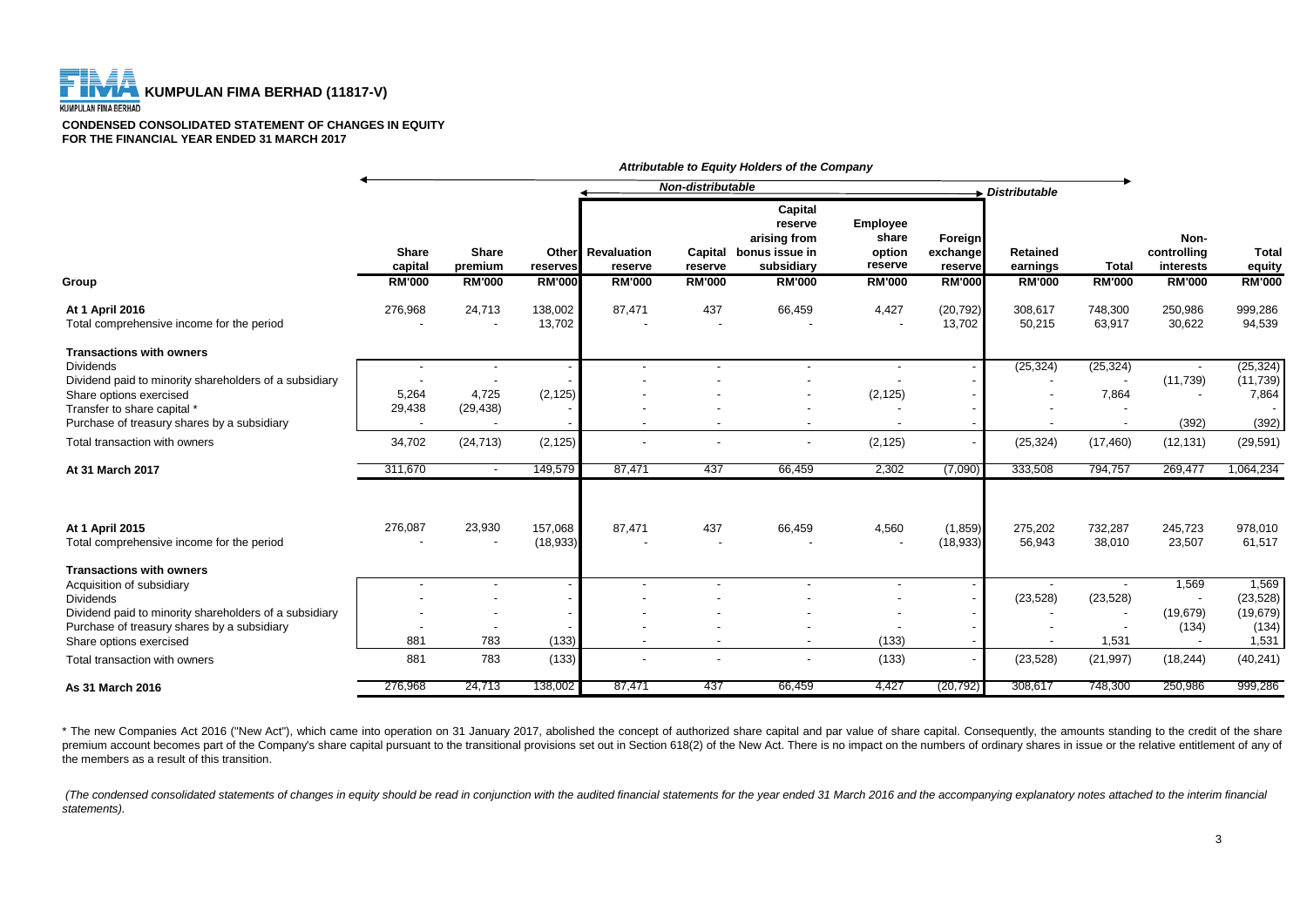

# **KUMPULAN FIMA BERHAD (11817-V)**<br>KUMPULAN FIMA BERHAD

## **CONDENSED CONSOLIDATED STATEMENT OF CASH FLOWS FOR THE FINANCIAL YEAR ENDED 31 MARCH 2017**

|                                                                            | -12 months ended- |                   |  |
|----------------------------------------------------------------------------|-------------------|-------------------|--|
|                                                                            | 31-03-2017        | 31-03-2016        |  |
|                                                                            | <b>RM'000</b>     | <b>RM'000</b>     |  |
| <b>CASH FLOWS FROM OPERATING ACTIVITIES</b>                                |                   |                   |  |
| Profit before tax                                                          | 114,044           | 111,674           |  |
| Adjustments for:                                                           |                   |                   |  |
| Amortisation of biological assets                                          | 6,450             | 6,369             |  |
| Depreciation of investment properties                                      | 1,633             | 1,760             |  |
| Depreciation for property, plant and equipment                             | 25,755            | 30,111            |  |
| (Loss)/gain from plantation investment compensation                        | 8                 | (346)             |  |
| Impairment loss on trade receivables                                       | 111               | 6,553             |  |
| Impairment loss on other receivables<br>Interest expense                   | 3,491<br>748      | 2<br>515          |  |
| Interest income                                                            | (8,792)           | (6, 481)          |  |
| Net gain on disposal of property, plant and equipment                      |                   | (134)             |  |
| (Reversal)/provision for warranty                                          | (2, 287)          | 622               |  |
| Net unrealised forex loss/(gain)                                           | 3                 | (1,823)           |  |
| Property, plant and equipment written off                                  | (139)             |                   |  |
| Provision for retirement benefit obligation                                | 284               | 69                |  |
| Share option granted under ESOS                                            | 43                | 228               |  |
| Share of profit of associates                                              | (2,861)           | (1,665)           |  |
| Write back of impairment loss on trade receivables                         | (1,498)           | (3,694)           |  |
| Write down of inventories                                                  | 2,462             | 1,807             |  |
| Write off of biological assets                                             | 70                | 28                |  |
| Operating profit before working capital changes<br>Decrease in inventories | 139,525<br>7,995  | 145,595<br>35,444 |  |
| Decrease in receivables                                                    | 69,183            | 15,047            |  |
| Increase/(decrease) in payables                                            | 24,315            | (56, 768)         |  |
| Cash generated from operations                                             | 241,018           | 139,318           |  |
| Interest paid                                                              | (748)             | (515)             |  |
| Taxes paid                                                                 | (37, 729)         | (30, 904)         |  |
| Retirement benefits paid                                                   | (50)              | (14)              |  |
| Net cash generated from operating activities                               | 202,491           | 107,885           |  |
| <b>CASH FLOWS FROM INVESTING ACTIVITIES</b>                                |                   |                   |  |
| Biological assets expenditure                                              | (30, 228)         | (28, 839)         |  |
| Acquisition of subsidiary, net cash acquired                               |                   | (4, 162)          |  |
| Proceeds from disposal of property, plant and equipment                    |                   | 205               |  |
| Proceed from plantation investment compensation                            |                   | 711               |  |
| Purchase of property, plant and equipment                                  | (14,261)          | (24, 270)         |  |
| Net dividend received from an associated company                           | 1,140             | 1,140             |  |
| Repayment of obligation under finance lease                                | (645)             | (442)             |  |
| Interest received                                                          | 8,792             | 6,481             |  |
| Net cash used in investing activities                                      | (35, 202)         | (49,176)          |  |
| <b>CASH FLOWS FROM FINANCING ACTIVITIES</b>                                |                   |                   |  |
| Net drawdown of borrowings                                                 | 1,496             | 9,337             |  |
| Proceeds from exercise of employee share scheme                            | 7,819             | 1,303             |  |
| Dividend paid                                                              | (25, 324)         | (23, 528)         |  |
| Dividend paid by a subsidiary to non-controlling interests                 | (11, 739)         | (19, 679)         |  |
| Net cash used in financing activities                                      | (27, 748)         | (32, 567)         |  |
|                                                                            |                   |                   |  |
| NET INCREASE IN CASH AND CASH EQUIVALENTS                                  | 139,541           | 26,142            |  |
| EFFECT ON FOREIGN EXCHANGE RATE CHANGES IN CASH                            |                   |                   |  |
| <b>AND CASH EQUIVALENTS</b>                                                | 3,647             | (15,260)          |  |
| CASH AND CASH EQUIVALENTS AT BEGINNING OF YEAR                             | 247,592           | 236,710           |  |
| CASH AND CASH EQUIVALENTS AT END OF YEAR                                   | 390,780           | 247,592           |  |
|                                                                            |                   |                   |  |
| <b>CASH AND CASH EQUIVALENTS COMPRISE:</b>                                 |                   |                   |  |
| Cash and bank balances<br>Fixed deposits with financial institutions       | 98,087<br>292,693 | 44,761<br>202,831 |  |
|                                                                            | 390,780           | 247,592           |  |
|                                                                            |                   |                   |  |

*(The condensed consolidated statement of cash flows should be read in conjunction with the audited financial statements for the year ended 31 March 2016 and the accompanying explanatory notes attached to the interim financial statements).*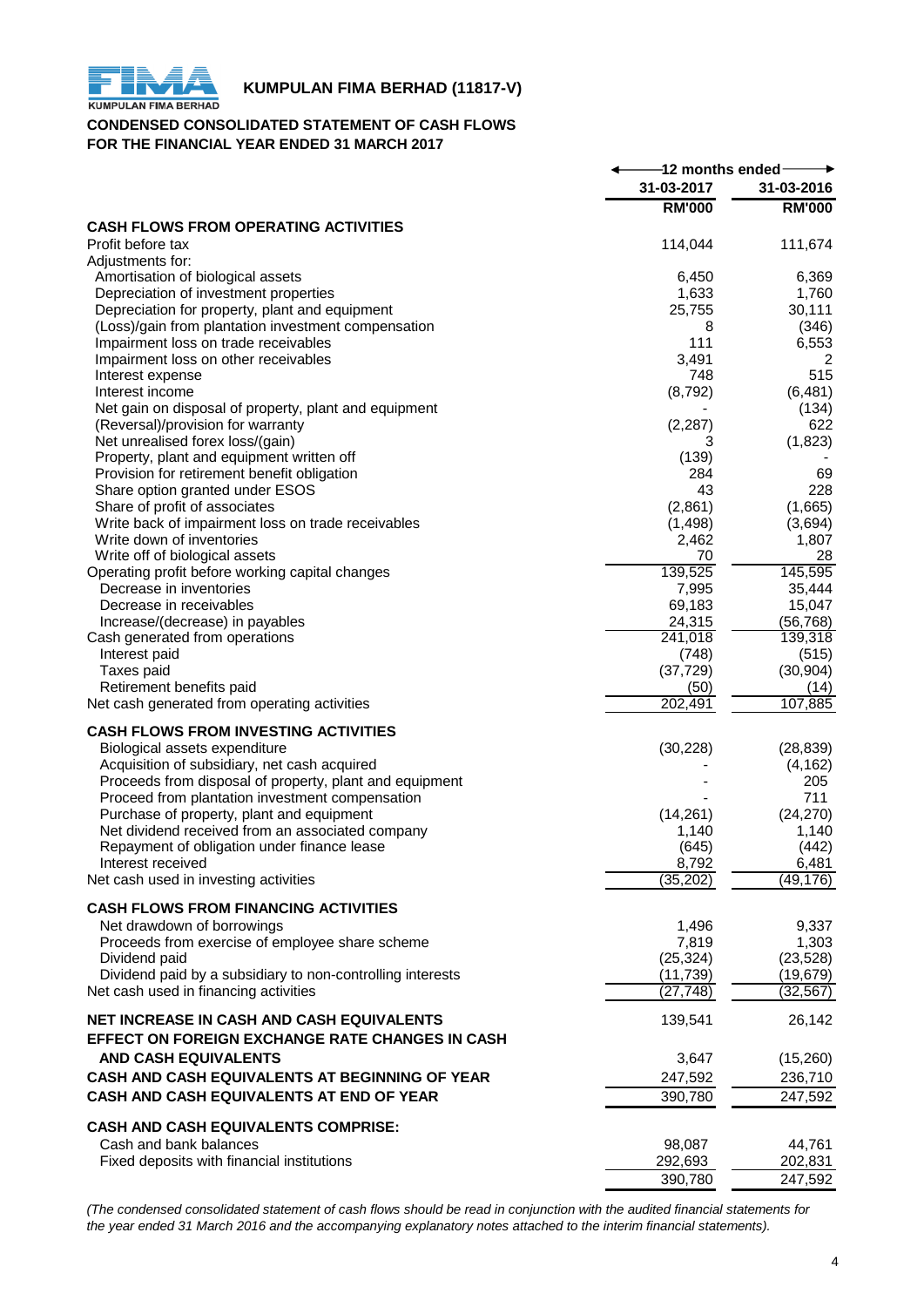**NOTES TO THE QUARTERLY ANNOUNCEMENT FOR THE FOURTH QUARTER AND FINANCIAL YEAR ENDED 31 MARCH 2017**

#### **PART A - Explanatory notes pursuant to FRS 134**

#### **A1. Basis of preparation**

The interim financial statements are unaudited and have been prepared in accordance with the requirements of FRS 134: Interim Financial Reporting and paragraph 9.22 of the Listing Requirements of the Bursa Securities.

The interim financial statements should be read in conjunction with the audited financial statements for the year ended 31 March 2016. These explanatory notes attached to the interim financial statements provide an explanation of events and transactions that are significant to the understanding of the changes in the financial position and performance of the Group since the financial year ended 31 March 2016.

#### **A2. Changes in accounting policies**

The significant accounting policies adopted are consistent with those of the audited financial statements for the year ended 31 March 2016 except for the adoption of the following new and revised Financial Reporting Standards ("FRS"), Amendments to FRSs and IC Interpretations.

#### **(a) Adoption of FRSs, Amendments to FRSs and IC Interpretations**

On 1 April 2016, the Group adopted the following FRSs and Amendments to FRSs, IC Interpretations and amendments to IC Interpretations:

| <b>Description</b>                                                                | <b>Effective for</b><br>financial period<br>beginning<br>on or after |
|-----------------------------------------------------------------------------------|----------------------------------------------------------------------|
| Annual Improvements to FRSs 2012-2014 Cycle                                       | 1 January 2016                                                       |
| Amendments to FRS 116 and FRS 138: Clarification of Acceptable Method of          |                                                                      |
| of Depreciation and Amortisation                                                  | 1 January 2016                                                       |
| Amendments to FRS 11: Accounting for Acquisitions of Interest in Joint Operations | 1 January 2016                                                       |
| Amendments to FRS 127: Equity Method in Separate Financial Statements             | 1 January 2016                                                       |
| Amendments to FRS 101: Disclosure Initiatives                                     | 1 January 2016                                                       |
| Amendments to FRS 10, FRS 12 and FRS 128: Investment Entities:                    |                                                                      |
| Applying the Consolidation                                                        | 1 January 2016                                                       |
| <b>FRS 14: Regulatory Deferral Accounts</b>                                       | 1 January 2016                                                       |

The adoption of the above FRSs and Amendments to FRS did not have significant effect on the financial performance or presentation of the financial statements of Group.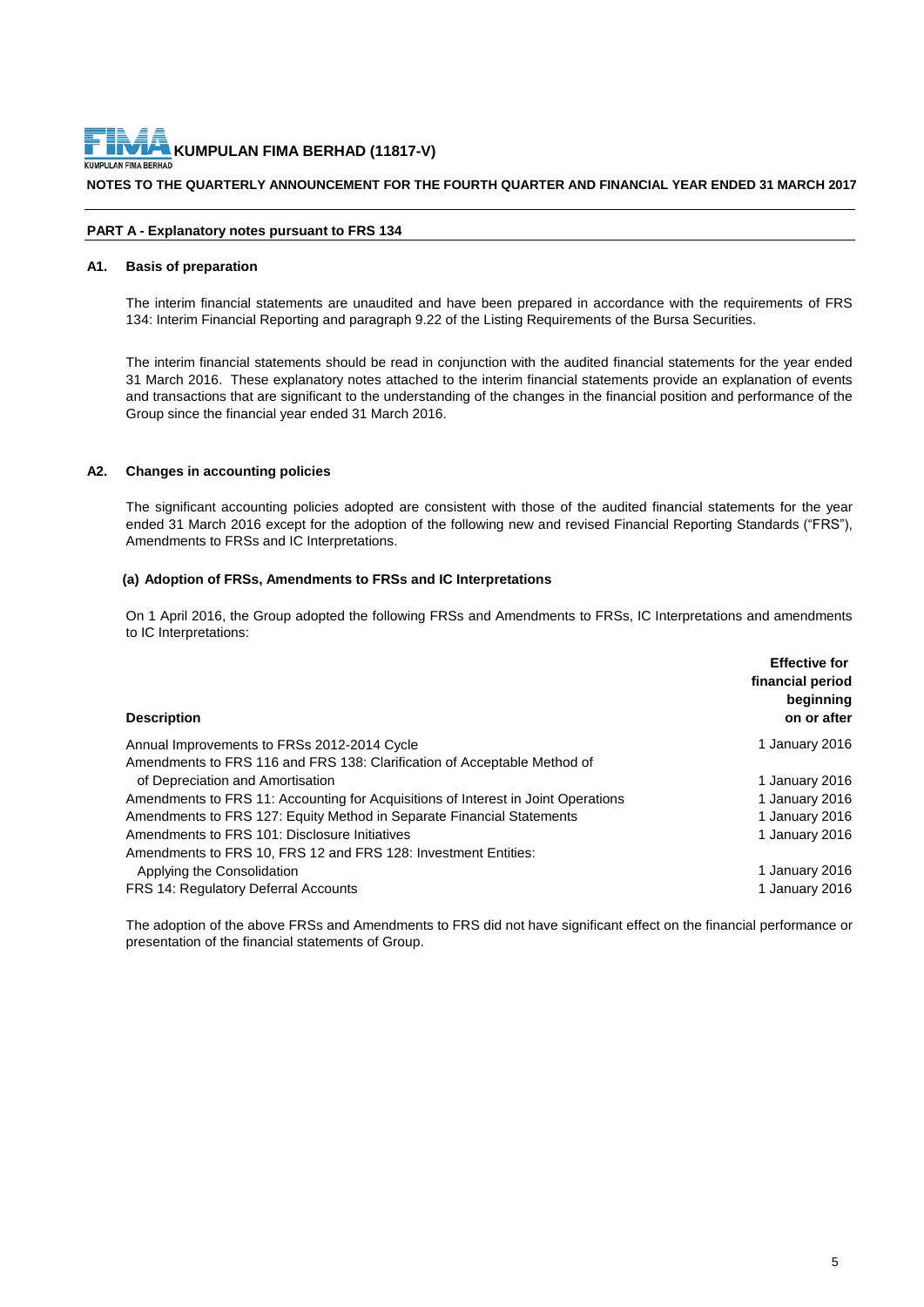#### **NOTES TO THE QUARTERLY ANNOUNCEMENT FOR THE FOURTH QUARTER AND FINANCIAL YEAR ENDED 31 MARCH 2017**

#### **A2. Changes in accounting policies (cont'd.)**

#### **(b) Standards and interpretations issued but not yet effective**

The Group has not early adopted the following new and amended FRS and IC Interpretations that are not yet effective:

| <b>Description</b>                                                              | <b>Effective for</b><br>financial period<br>beginning<br>on or after |
|---------------------------------------------------------------------------------|----------------------------------------------------------------------|
| Annual Improvements to FRSs 2014-2016 Cycle                                     | 1 January 2017                                                       |
| Amendments to FRS 107: Disclosure initiative                                    | 1 January 2017                                                       |
| Amendments to FRS 112: Recognition of deferred tax assets for unrealised losses | 1 January 2017                                                       |
| FRS 9: Financial Instruments                                                    | 1 January 2018                                                       |
| Amendments to FRS 2: Classification and measurement of Share-based payment      |                                                                      |
| transactions                                                                    | 1 January 2018                                                       |
| Amendments to FRS 10 and FRS 128: Sale or Contribution of Assets between an     |                                                                      |
| Investor and its Associates or Joint Venture                                    | Deferred                                                             |

The Group will adopt the above pronouncements when they become effective in the respective financial periods. These pronouncements are not expected to have any significant effect to the financial statements of the Group upon their initial application, other than for FRS 9: Financial Instruments as discussed below:

#### **FRS 9: Financial instruments**

In November 2014, MASB issued the final version of FRS 9 Financial Instruments which reflects all phases of the financial instruments project and replaces FRS 139 Financial Instruments: Recognition and Measurement and all previous versions of FRS 9. The standard introduces new requirements for classification and measurement, impairment and hedge accounting. FRS 9 is effective for annual periods beginning on or after 1 January 2018, with early application permitted. Retrospective application is required, but comparative information is not compulsory. The adoption of FRS 9 will have an effect on the classification and measurement of the Group's financial assets, but no impact on the classification and measurement of the Group's financial liabilities.

#### **(c) Malaysian Financial Reporting Standards (MFRS Framework)**

On 19 November 2011, the Malaysian Accounting Standards Board ("MASB") issued a new MASB approved accounting framework, the Malaysian Financial Reporting Standards Framework ("MFRS Framework").

The MFRS Framework is to be applied by all Entities Other than Private Entities for annual periods beginning on or after 1 January 2012, with the exception of entities that are within the scope of MFRS 141 Agriculture (MFRS 141) and IC Interpretation 15 Agreements for the Construction of Real Estate (IC 15), including its parent, significant investor and venturer (herein called "Transitioning Entities").

Transitioning Entities are allowed to defer adoption of the new MFRS Framework. The adoption of the MFRS Framework by Transitioning Entities will be mandatory for annual periods beginning on or after 1 January 2018.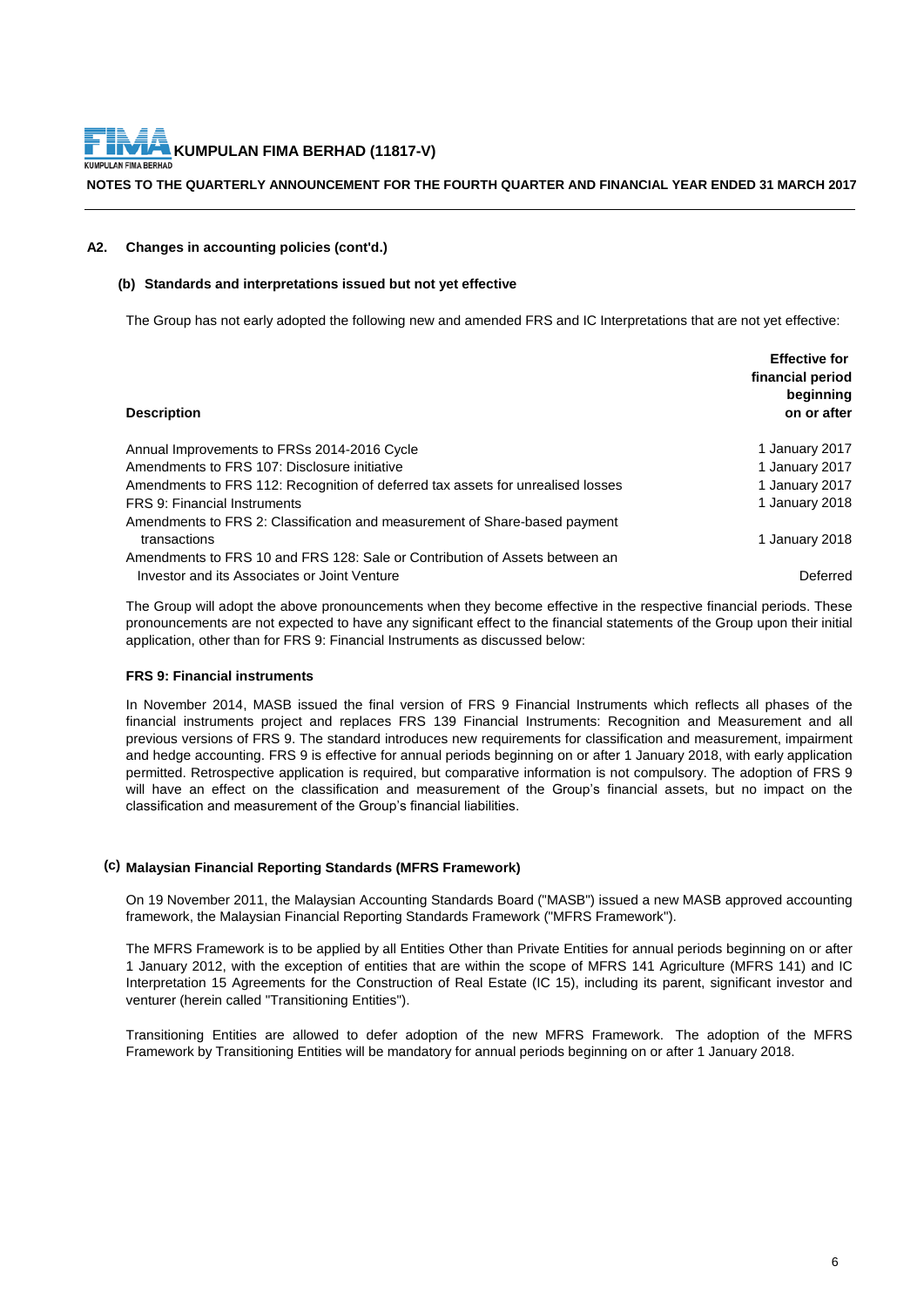

#### **NOTES TO THE QUARTERLY ANNOUNCEMENT FOR THE FOURTH QUARTER AND FINANCIAL YEAR ENDED 31 MARCH 2017**

#### **A2. Changes in accounting policies (cont'd.)**

#### **(c) Malaysian Financial Reporting Standards (MFRS Framework) (cont'd.)**

The Group falls within the scope definition of Transitioning Entities and accordingly, will be required to prepare financial statements using the MFRS Framework in its first MFRS interim financial statements for the quarter ending 30 June 2018. In presenting its first MFRS financial statements, the Group will be required to adjust the comparative financial statements prepared under FRS to amounts reflecting the application of MFRS Framework. The majority of the adjustments required on transition will be made, retrospectively, against the opening retained earnings.

The Group has not completed its assessment of the financial effects of the differences between Financial Reporting Standards and accounting standards under the MFRS Framework. The Group expects to be in a position to fully comply with the requirements of the MFRS Framework for the financial year ending 31 March 2019.

#### **A3. Auditors' report on preceding annual financial statements.**

The financial statements of the Group for the financial year ended 31 March 2017 were not subject to any audit qualification.

#### **A4. Seasonal and cyclical factors**

The operations of the Group are not affected by any seasonal or cyclical factors other than the manufacturing segment which is affected by cyclical changes in volumes of certain products whilst the plantation segment is affected by seasonal crop production, weather conditions and fluctuating commodity prices.

#### **A5. Unusual items affecting the financial statements**

There were no unusual items affecting the financial statements of the Group for the year ended 31 March 2017.

#### **A6. Changes in estimates**

There were no changes or estimates that have a material effect on the current quarter's results.

#### **A7. Issuances, cancellation, repurchases, resale and repayment of debts and equity securities**

There were no issuances, cancellations, repurchases, resale and repayments of debts and equity securities for the current quarter.

#### **A8. Dividend paid**

The following dividends were paid during the current and previous corresponding period:

|                           |                                 | <b>Cumulative Quarter Ended</b> |               |
|---------------------------|---------------------------------|---------------------------------|---------------|
|                           |                                 | 31-03-2017                      | 31-03-2016    |
| <b>Final Dividend</b>     |                                 | <b>RM'000</b>                   | <b>RM'000</b> |
| 2015                      | 8.5% single-tier final dividend |                                 |               |
| (paid on 20 October 2015) |                                 |                                 | 23,528        |
|                           |                                 |                                 |               |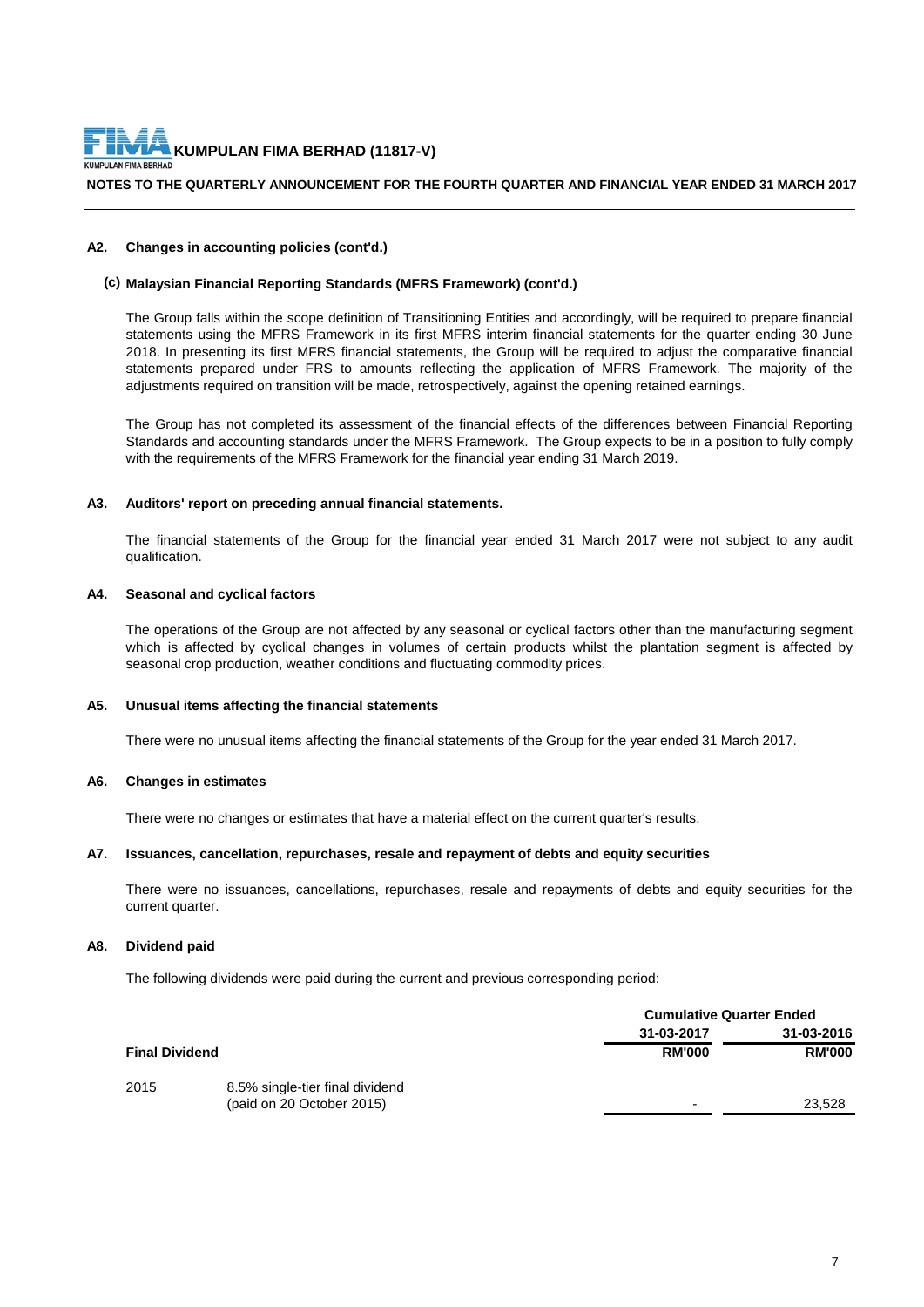F **KUMPULAN FIMA BERHAD (11817-V)**<br>KUMPULAN FIMA BERHAD

**NOTES TO THE QUARTERLY ANNOUNCEMENT FOR THE FOURTH QUARTER AND FINANCIAL YEAR ENDED 31 MARCH 2017**

# **A9. Segmental revenue and results for business segments**

|                                    | <b>Quarter Ended</b> |               |               | <b>12 Months Cumulative</b> |
|------------------------------------|----------------------|---------------|---------------|-----------------------------|
|                                    | 31-03-2017           | 31-03-2016    | 31-03-2017    | 31-03-2016                  |
| Revenue                            | <b>RM'000</b>        | <b>RM'000</b> | <b>RM'000</b> | <b>RM'000</b>               |
| Manufacturing*                     | 40,198               | 64,153        | 233,347       | 266,682                     |
| Plantation                         | 40,741               | 20,890        | 146,871       | 112,626                     |
| <b>Bulking</b>                     | 10,067               | 18,618        | 47,461        | 67,451                      |
| Food                               | 33,902               | 28,232        | 114,257       | 88,420                      |
| <b>Others</b>                      | 7,352                | 10,781        | 23,517        | 31,290                      |
|                                    | 132,260              | 142,674       | 565,453       | 566,469                     |
| Elimination of inter-segment sales | (4,961)              | (8,713)       | (18, 239)     | (25, 362)                   |
|                                    | 127,299              | 133,961       | 547,214       | 541,107                     |
| <b>Profit before tax</b>           |                      |               |               |                             |
| Manufacturing*                     | 11,183               | 15,968        | 59,609        | 54,006                      |
| Plantation                         | 8,625                | 1,675         | 23,415        | 14,780                      |
| <b>Bulking</b>                     | 3,251                | 11,159        | 20,002        | 38,876                      |
| Food                               | (1,636)              | 3,775         | 6,519         | 4,717                       |
| <b>Others</b>                      | 762                  | (3,274)       | 1,638         | (2,370)                     |
|                                    | 22,185               | 29,303        | 111,183       | 110,009                     |
| Associated companies               | 2,036                | 1,355         | 2,861         | 1,665                       |
|                                    | 24,221               | 30,658        | 114,044       | 111,674                     |

\* Production and trading of security documents.

### **A10. Profit before tax**

The following amounts have been included in arriving at profit before tax:

|                                      | <b>Quarter Ended</b> |               |               | <b>12 Months Cumulative</b> |
|--------------------------------------|----------------------|---------------|---------------|-----------------------------|
|                                      | 31-03-2017           | 31-03-2016    | 31-03-2017    | 31-03-2016                  |
| Other income                         | <b>RM'000</b>        | <b>RM'000</b> | <b>RM'000</b> | <b>RM'000</b>               |
| Interest income                      | 3,959                | 2,320         | 8,792         | 6,481                       |
| Foreign exchange gain                | (5,940)              | (1,350)       | 685           | 1,537                       |
| <b>Operating expenses</b>            |                      |               |               |                             |
| Depreciation and amortisation        | 8.763                | 8,667         | 33.838        | 38,240                      |
| Interest expense                     | 218                  | 284           | 748           | 515                         |
| Impairment loss on trade receivables | 76                   | 4.175         | 111           | 6,553                       |
| Impairment loss on other receivables | 3.491                |               | 3.491         | 2                           |
| Write back of impairment loss on     |                      |               |               |                             |
| trade receivables                    | (110)                | (3,694)       | (1, 498)      | (3,694)                     |
| Write down of inventories            | 2,326                | 303           | 2,462         | 1,807                       |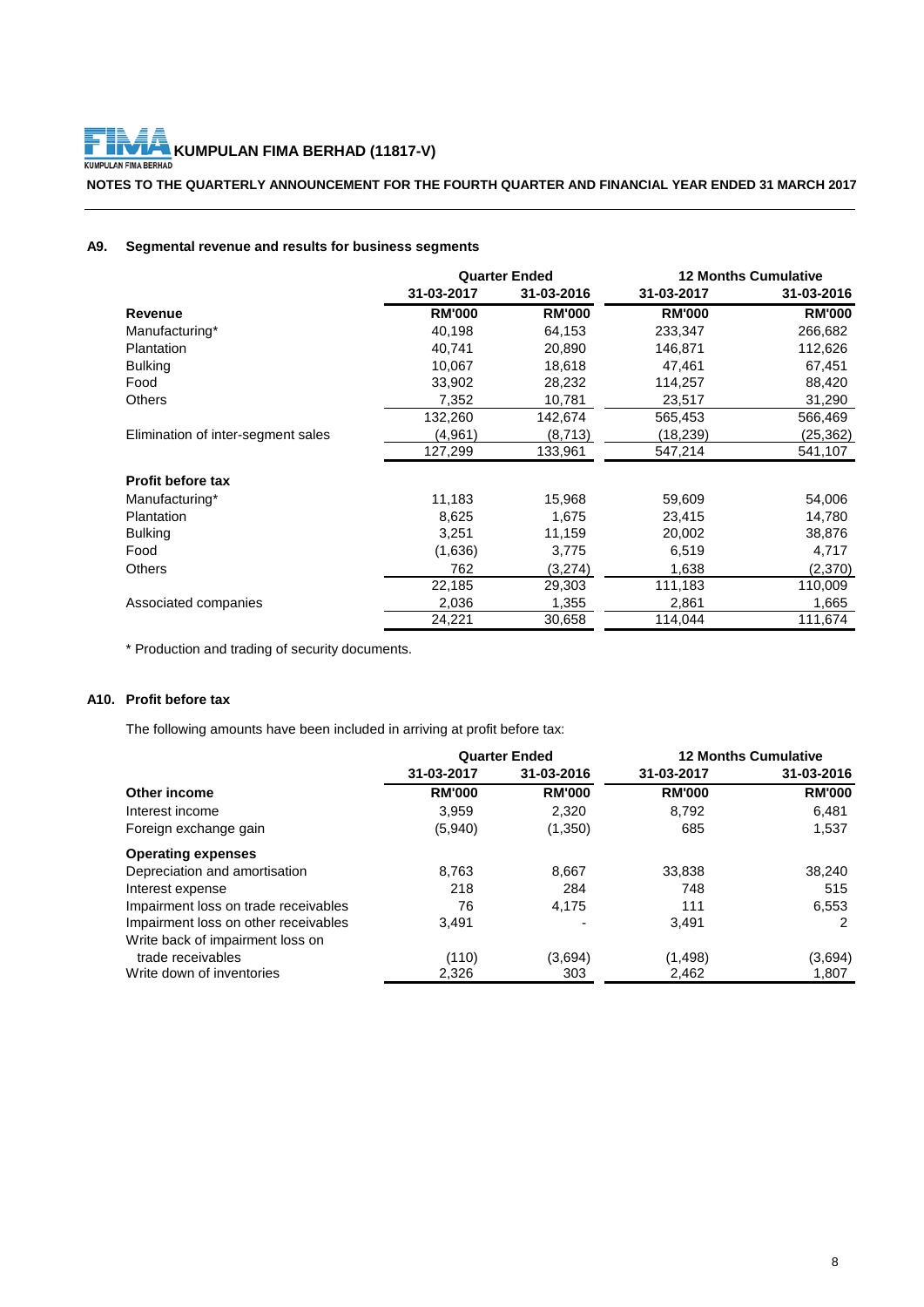**NOTES TO THE QUARTERLY ANNOUNCEMENT FOR THE FOURTH QUARTER AND FINANCIAL YEAR ENDED 31 MARCH 2017**

#### **A11. Valuation of property, plant and equipment**

The valuation of land and building have been brought forward from the last financial statements for the year ended 31 March 2016.

#### **A12. Subsequent events**

There were no material events subsequent to the end of the current quarter.

#### **A13. Inventories**

During the quarter, there was no significant write-down or write-back of inventories except as disclosed in Note A10 as above.

#### **A14. Changes in the composition of the Group**

There were no changes in the composition of the Group for the current quarter and financial period to date including business combinations, acquisition or disposal of subsidiaries and long term investments, restructuring and discontinued operations.

#### **A15. Changes in contingent liabilities**

There were no additional contingent liabilities during the current quarter, except as disclosed in Note B11 herein.

#### **A16. Significant acquisition of property, plant and equipment**

For the current quarter under review the Group's acquisitions of property, plant and equipment are as follows :

|                        | <b>Current Year</b> |
|------------------------|---------------------|
|                        | <b>To Date</b>      |
|                        | <b>RM'000</b>       |
| Plant and equipment    | 4,806               |
| Vehicles               | 661                 |
| Land and buildings     | 6,245               |
| Furniture and fittings | 2,549               |
|                        | 14,261              |

#### **A17. Capital commitments**

The amount of commitments not provided for in the interim financial statements as at 31 March 2017 were as follows:

|                                   | <b>Current Year</b> |
|-----------------------------------|---------------------|
|                                   | <b>To Date</b>      |
|                                   | <b>RM'000</b>       |
| Property, plant and equipment     |                     |
| - Approved and contracted for     | 2.749               |
| - Approved but not contracted for | 26,080              |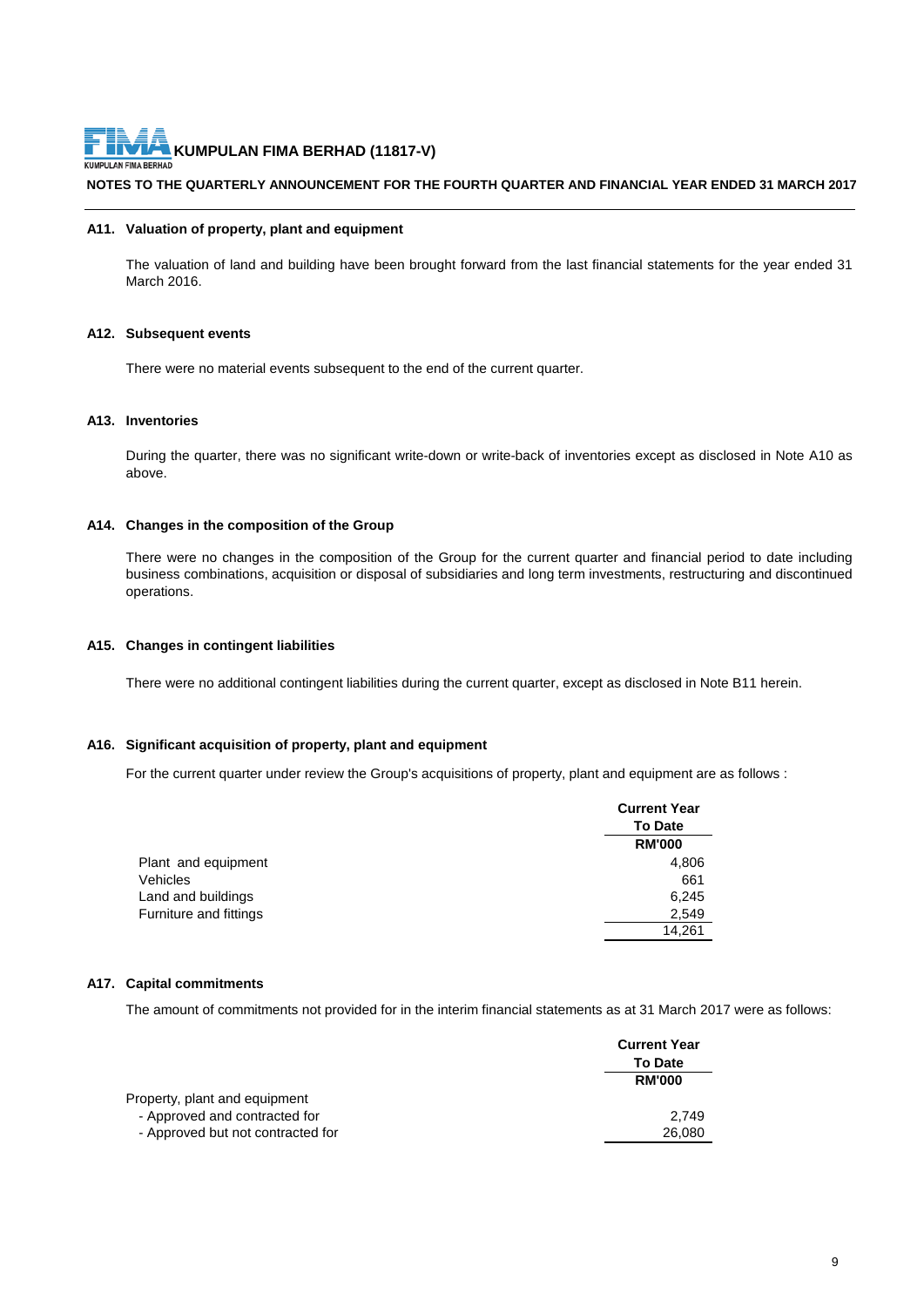**KUMPULAN FIMA BERHAD (11817-V)**<br>LAN FIMA BERHAD KUM

### **NOTES TO THE QUARTERLY ANNOUNCEMENT FOR THE FOURTH QUARTER AND FINANCIAL YEAR ENDED 31 MARCH 2017**

# **A18. Related party transactions**

The Group's related party transactions during the financial period were as follows:

|                                                                                                                                                     | <b>Current Year</b>  |
|-----------------------------------------------------------------------------------------------------------------------------------------------------|----------------------|
|                                                                                                                                                     | <b>To Date</b>       |
|                                                                                                                                                     | <b>RM'000</b>        |
| Fima Corporation Berhad, a subsidiary<br>- Rental expense                                                                                           | 756                  |
| Advisory services rendered by corporate shareholder,<br>BHR Enterprise Sdn. Bhd.                                                                    | (120)                |
| Rental income receivables from<br>- Fima Instanco Sdn. Bhd.                                                                                         | 120                  |
| Services rendered by*<br>- TD Technologies Sdn. Bhd.                                                                                                | 102                  |
| Purchases made from related parties*<br>- PT Pohon Emas Lestari<br>- Nationwide Express - Delivery services<br>- Nationwide Express - Rental income | 6,029<br>(199)<br>78 |

\* Related parties by virtue of common shareholders/common directors.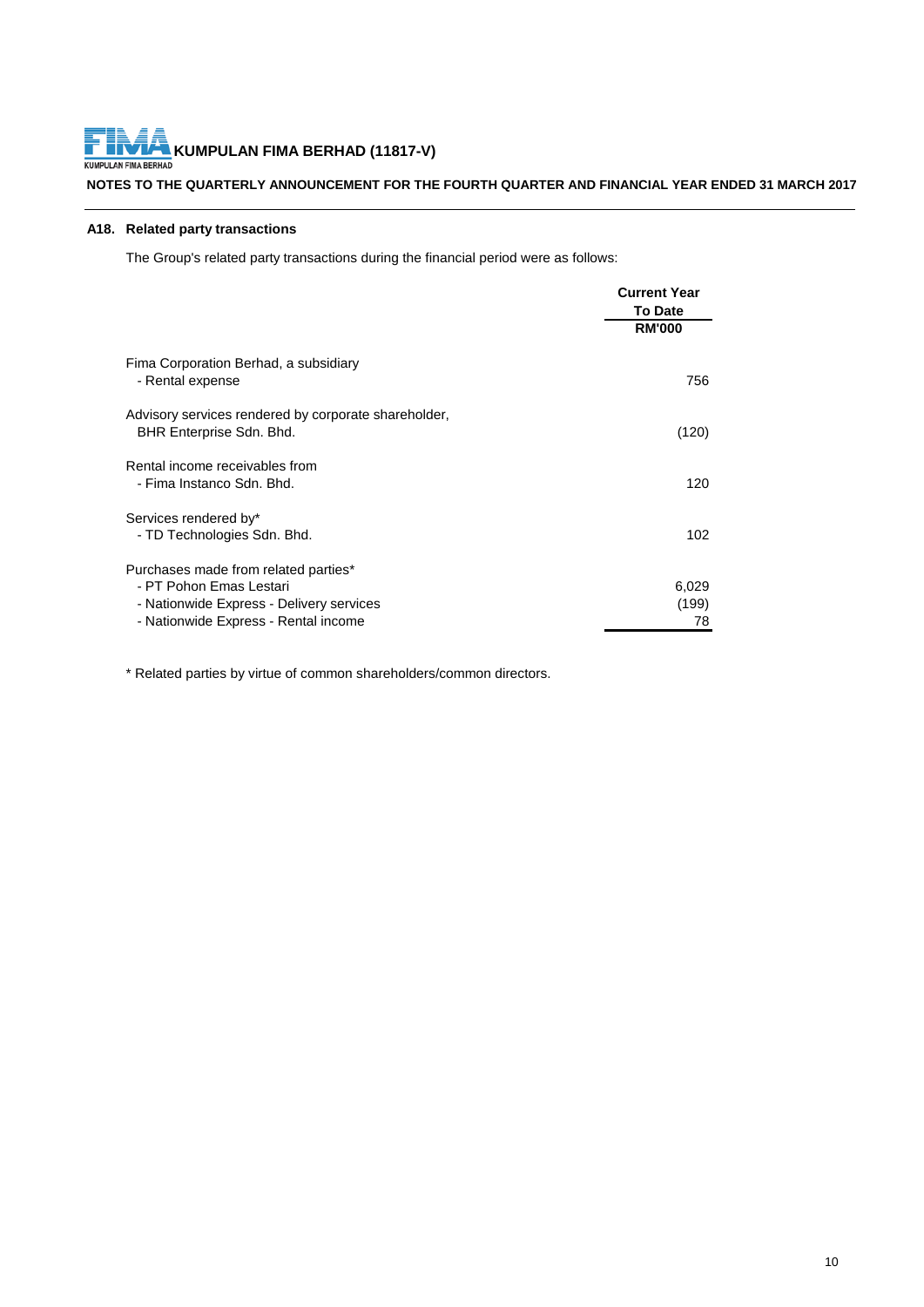

#### **NOTES TO THE QUARTERLY ANNOUNCEMENT FOR THE FOURTH QUARTER AND FINANCIAL YEAR ENDED 31 MARCH 2017**

#### **PART B - Bursa Securities Listing Requirements**

#### **B1. Review of performance**

**Group Performance**

|                   | Current | <b>Previous</b> |          |     |
|-------------------|---------|-----------------|----------|-----|
| (RM Million)      | YTN     | YTD             | Variance | %   |
| Revenue           | 547.21  | 541.11          | 6.10     | 1.1 |
| Profit before tax | 114.04  | 111.67          | 2.37     | 2.1 |

Group revenue for the financial year ended 31 March 2017 increased to RM547.21 million as compared to RM541.11 million recorded in the previous financial year. The increase of RM6.10 million was attributed to the higher revenue generated by plantation and food divisions.

In line with the increase in revenue, profit before tax ("PBT") increased by RM2.37 million to RM114.04 million from last year, due to lower operating cost of certain division as explained below.

The performance of each business division is as follows:

#### **Manufacturing Division**

|                   | Current | <b>Previous</b> |          |        |
|-------------------|---------|-----------------|----------|--------|
| (RM Million)      | YTN     | YTN             | Variance | %      |
| Revenue           | 233.35  | 266.68          | (33.33)  | (12.5) |
| Profit before tax | 59.61   | 54.01           | 5.60     | 10.4   |

Revenue from **Manufacturing Division** decreased by 12.5% to RM233.35 million from RM266.68 million recorded last year, mainly due to lower sales volume of certain security and confidential documents. However, PBT increased by RM5.60 million to RM59.61 million from RM54.01 million posted last year, mainly attributable to favourable sales mix and lower depreciation.

#### **Plantation Division**

|                                | Current    | <b>Previous</b> |          |         |
|--------------------------------|------------|-----------------|----------|---------|
| (RM Million)                   | <b>YTD</b> | YTD             | Variance | %       |
| <b>Revenue</b>                 |            |                 |          |         |
| Indonesia                      |            |                 |          |         |
| - Crude palm oil (CPO)         | 115.08     | 91.54           | 23.54    | 25.7    |
| - Crude palm kernel oil (CPKO) | 18.13      | 9.49            | 8.64     | 91.0    |
| - Palm kernel (PK)             |            | 1.59            | (1.59)   | (100.0) |
| Malaysia                       |            |                 |          |         |
| - Fresh fruit bunch            | 10.94      | 7.34            | 3.60     | 49.0    |
| - Pineapple                    | 2.72       | 2.67            | 0.05     | 1.9     |
| Total                          | 146.87     | 112.63          | 34.24    | 30.4    |
| <b>Profit Before Tax</b>       | 23.42      | 14.78           | 8.64     | 58.4    |
| <b>Sales Quantity (mt)</b>     |            |                 |          |         |
| - CPO                          | 43,647     | 44,228          | (581)    | (1.3)   |
| - CPKO                         | 3,076      | 3,314           | (238)    | (7.2)   |
| - PK                           |            | 1,899           | (1,899)  | (100.0) |
| Average net CIF selling price, |            |                 |          |         |
| net of duty (RM)<br>- CPO      | 2,625      |                 | 561      | 27.2    |
|                                |            | 2,064           |          |         |
| - CPKO                         | 5,894      | 2,863           | 3,031    | 105.9   |
| - PK                           |            | 835             | (835)    | (100.0) |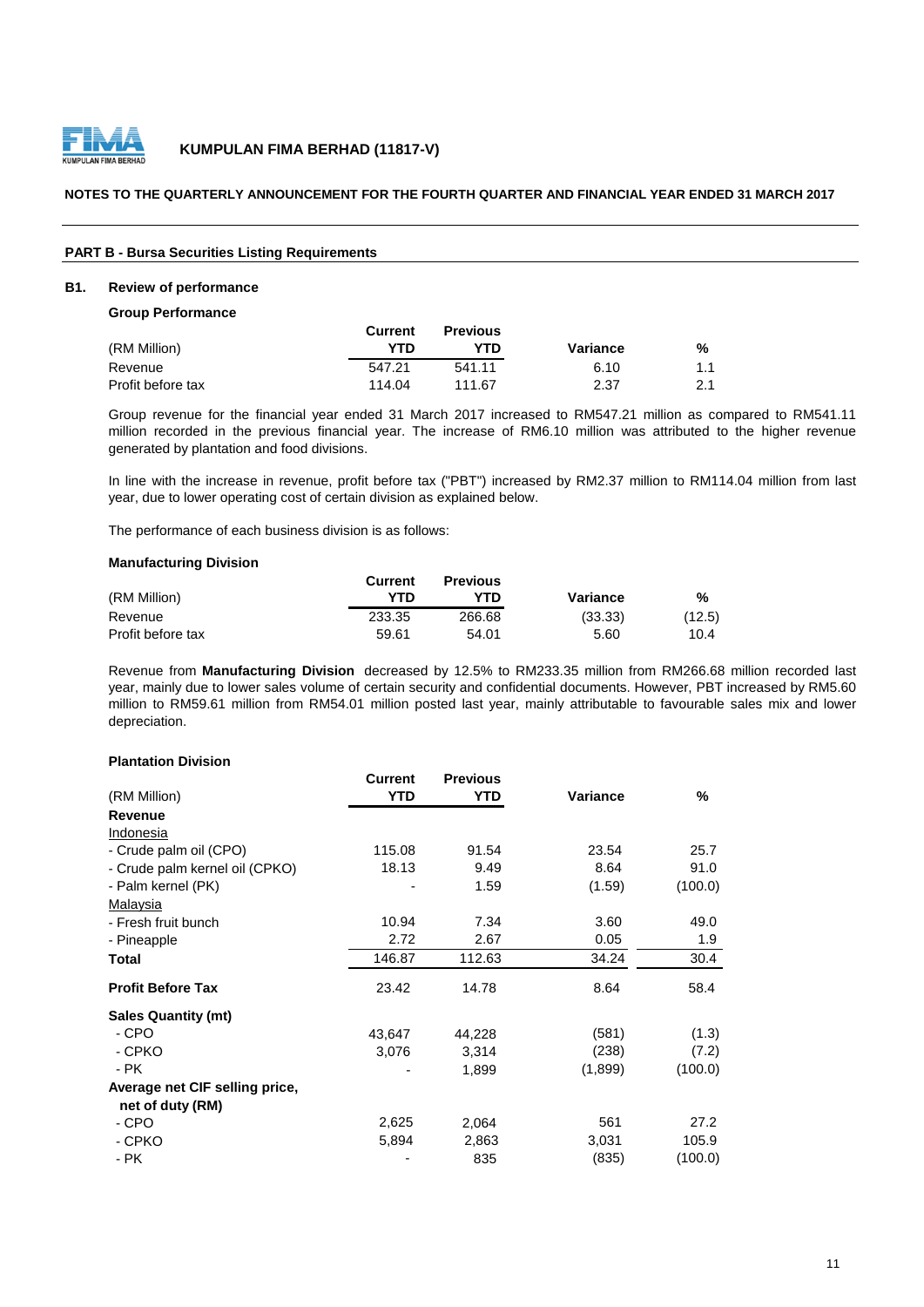

#### **NOTES TO THE QUARTERLY ANNOUNCEMENT FOR THE FOURTH QUARTER AND FINANCIAL YEAR ENDED 31 MARCH 2017**

#### **B1. Review of performance (cont'd.)**

#### **Plantation Division (cont'd.)**

Revenue from **Plantation Division** increased by 30.4% to RM146.87 million compared to last year, primarily attributable to higher selling price of CPO & CPKO. The division posted a PBT of RM23.42 million, 58.4% higher than last year.

Our plantation estates in Malaysia which are still in the process of land development or palm planting registered a total pretax loss of RM5.99 million as compared to RM3.54 million pretax loss recorded in the corresponding period last year.

#### **Bulking Division**

|                   | Current | <b>Previous</b> |          |        |
|-------------------|---------|-----------------|----------|--------|
| (RM Million)      | YTN     | YTD             | Variance | %      |
| Revenue           | 47.46   | 67.45           | (19.99)  | (29.6) |
| Profit before tax | 20.00   | 38.88           | (18.88)  | (48.6) |

**Bulking Division** recorded decrease of RM19.99 million or 29.6% lower in revenue to RM47.46 million from RM67.45 million recorded last year. The decrease was mainly due to lower revenue recorded by oil palm based products.The division had been impacted by the effects of low production levels of oil palm products which led to low palm oil inventories during the financial year. In line with the decrease in revenue, the division's PBT decreased by RM18.88 million (48.6%) to RM20.00 million.

#### **Food Division**

| (RM Million)           | <b>Current</b><br>YTD | <b>Previous</b><br>YTD | Variance | %    |
|------------------------|-----------------------|------------------------|----------|------|
| <b>Revenue</b>         |                       |                        |          |      |
| Papua New Guinea (PNG) | 108.21                | 82.43                  | 25.78    | 31.3 |
| Malaysia               | 6.05                  | 5.99                   | 0.06     | 1.0  |
|                        | 114.26                | 88.42                  | 25.84    | 29.2 |
| Profit before tax      | 6.52                  | 4.72                   | 1.80     | 38.1 |

**Food Division's** revenue increased to RM114.26 million compared to RM88.42 million recorded in the previous financial year. The increase in revenue was mainly due to the higher sales volume of mackerel, tuna and fishmeal products. Results of the division improved by 38.1% as compared to RM4.72 million profit in the same period last year.

#### **B2. Comparison with preceding quarter's results**

#### **Group Performance**

|                   | OTR 4          | OTR <sub>3</sub> |          |        |
|-------------------|----------------|------------------|----------|--------|
| (RM Million)      | <b>FY 2017</b> | <b>FY 2017</b>   | Variance | %      |
| Revenue           | 127.30         | 140.49           | (13.19)  | (9.4)  |
| Profit before tax | 24.22          | 32.05            | (7.83)   | (24.4) |

The Group's revenue decreased by RM13.19 million to RM127.30 million compared to the preceding quarter, as a result of the lower revenue recorded by manufacturing and plantation divisions.

In line with decrease in revenue, PBT decreased by RM7.83 million to RM24.22 million as compared to RM32.05 million recorded in the preceding quarter mainly due to lower contributions by manufacturing, bulking and food divisions.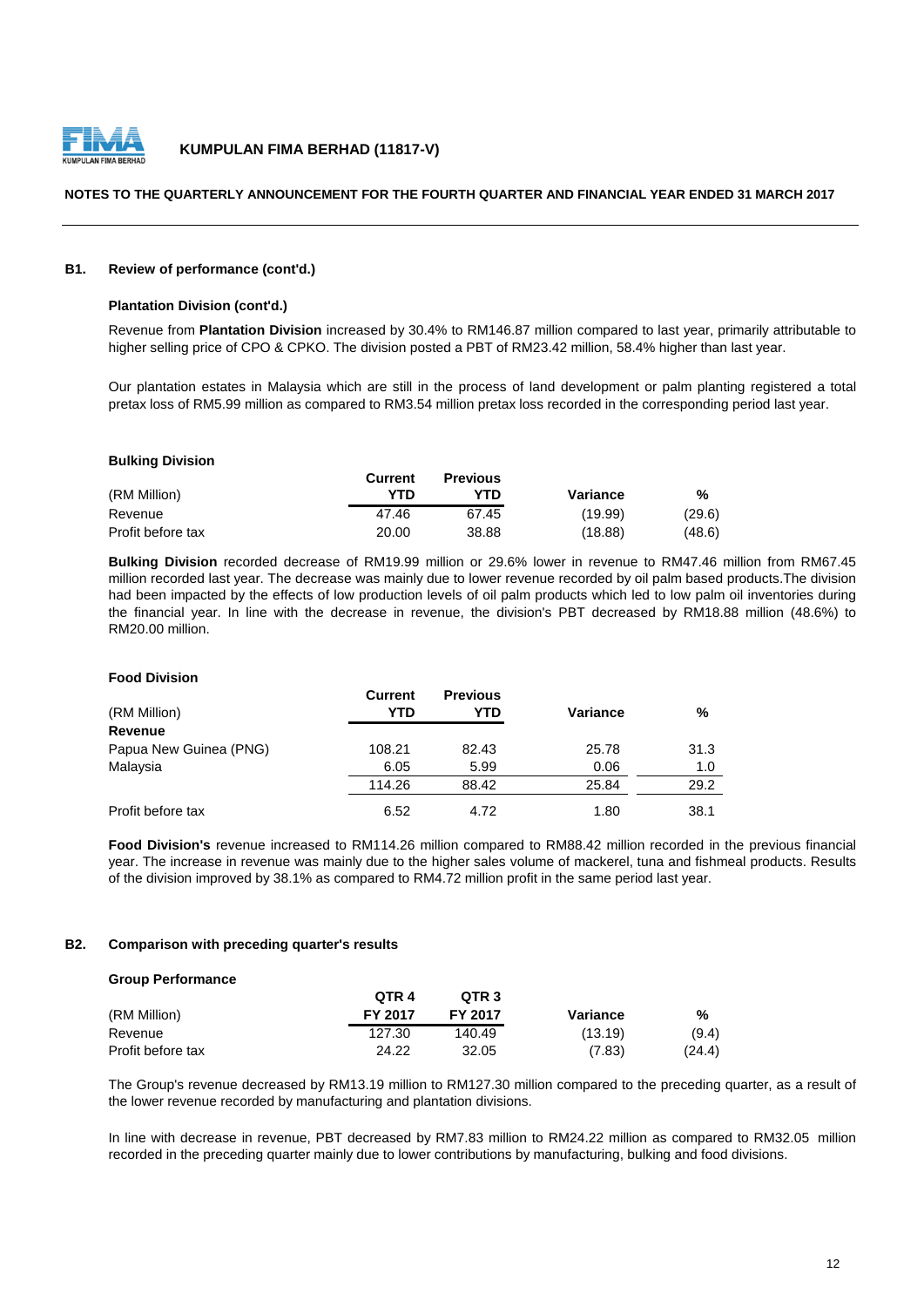

#### **NOTES TO THE QUARTERLY ANNOUNCEMENT FOR THE FOURTH QUARTER AND FINANCIAL YEAR ENDED 31 MARCH 2017**

### **B2. Comparison with preceding quarter's results (cont'd.)**

The performance of each business division is as follows:

#### **Manufacturing Division**

|                   | OTR <sub>4</sub> | OTR <sub>3</sub> |          |        |
|-------------------|------------------|------------------|----------|--------|
| (RM Million)      | FY 2017          | FY 2017          | Variance | %      |
| Revenue           | 40.20            | 65.64            | (25.44)  | (38.8) |
| Profit before tax | 11.18            | 16.05            | (4.87)   | (30.3) |

**Manufacturing Division's** revenue decreased by RM25.44 million or 38.8% in the current quarter compared to the preceding quarter. The decrease was mainly due to lower sales volume of certain travel documents. In line with the decrease in revenue, PBT posted was lower by RM4.87 million, decline of 30.3% over the previous quarter.

| <b>Plantation Division</b>                         |                  |                  |                 |         |
|----------------------------------------------------|------------------|------------------|-----------------|---------|
|                                                    | QTR <sub>4</sub> | QTR <sub>3</sub> |                 |         |
| (RM Million)                                       | FY 2017          | FY 2017          | <b>Variance</b> | %       |
| <b>Revenue</b>                                     |                  |                  |                 |         |
| Indonesia                                          |                  |                  |                 |         |
| - CPO                                              | 31.08            | 27.55            | 3.53            | 12.8    |
| - CPKO                                             | 6.98             | 0.62             | 6.36            | 1,025.8 |
| Malaysia                                           |                  |                  |                 |         |
| - Fresh fruit bunch                                | 1.87             | 3.30             | (1.43)          | (43.3)  |
| - Pineapple                                        | 0.81             | 0.74             | 0.07            | 9.5     |
| Total                                              | 40.74            | 32.21            | 8.53            | 26.5    |
| <b>Profit Before Tax</b>                           | 8.63             | 4.30             | 4.33            | 100.7   |
| <b>Sales Quantity (mt)</b>                         |                  |                  |                 |         |
| - CPO                                              | 10,582           | 9,126            | 1,456           | 16.0    |
| - CPKO                                             | 1,002            |                  | 1,002           | 100.0   |
| Average net CIF selling price,<br>net of duty (RM) |                  |                  |                 |         |
| - CPO                                              | 2,937            | 2,964            | (27)            | (0.9)   |
| - CPKO                                             | 6,970            |                  | 6,970           | 100.0   |

Plantation Division's revenue for the quarter increased by RM8.53 million, higher than the preceding quarter due to higher sales quantity of CPO and CPKO. PBT increased by RM4.33 million compared to the preceding quarter.

| <b>Bulking Division</b> |                  |                  |          |        |
|-------------------------|------------------|------------------|----------|--------|
|                         | QTR <sub>4</sub> | QTR <sub>3</sub> |          |        |
| (RM Million)            | <b>FY 2017</b>   | <b>FY 2017</b>   | Variance | %      |
| Revenue                 | 10.07            | 12.09            | (2.02)   | (16.7) |
| Profit before tax       | 3.25             | 5.34             | (2.09)   | (39.1) |

Revenue from **Bulking Division** of RM10.07 million was 16.7% lower than the preceding quarter. The decrease in results was due to lower revenue mainly from base oil segment in the current quarter. In line with decrease in revenue, PBT decreased 39.1% to RM3.25 million over the preceding quarter.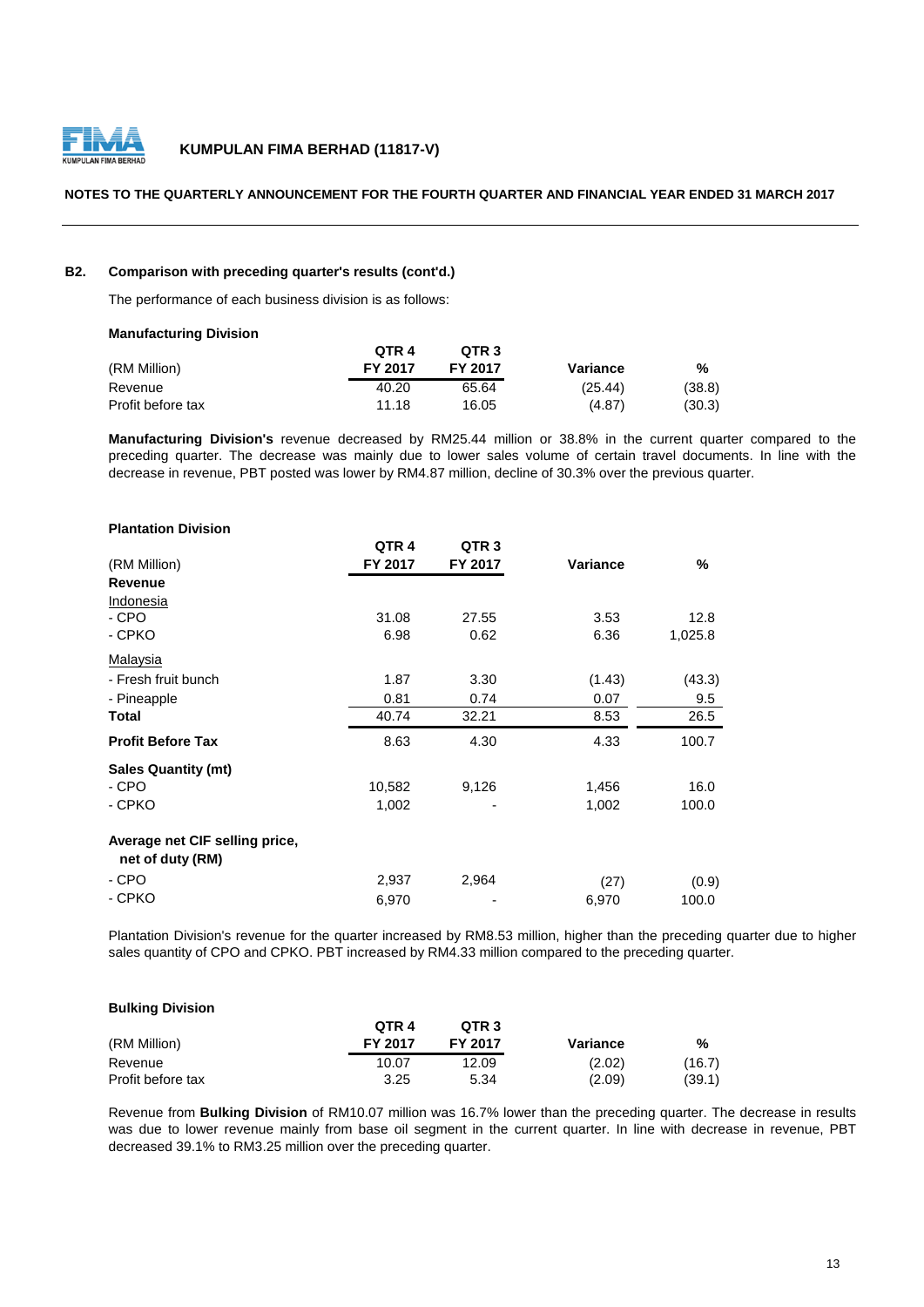

#### **NOTES TO THE QUARTERLY ANNOUNCEMENT FOR THE FOURTH QUARTER AND FINANCIAL YEAR ENDED 31 MARCH 2017**

#### **B2. Comparison with preceding quarter's results (contd)**

| <b>Food Division</b>     |                  |                  |          |         |
|--------------------------|------------------|------------------|----------|---------|
|                          | QTR <sub>4</sub> | QTR <sub>3</sub> |          |         |
| (RM Million)             | <b>FY 2017</b>   | FY 2017          | Variance | %       |
| Revenue                  |                  |                  |          |         |
| <b>PNG</b>               | 32.46            | 27.73            | 4.73     | 17.1    |
| Malaysia                 | 1.44             | 1.56             | (0.12)   | (7.7)   |
|                          | 33.90            | 29.29            | 4.61     | 15.7    |
| (Loss)/profit before tax | (1.64)           | 6.02             | (7.66)   | (127.2) |

Revenue from **Food Division** increased by RM4.61 million or 15.7% to RM33.90 million as compared to the preceding quarter due to higher sales volume of tuna and fishmeal product. The division registered loss before tax of RM1.64 million during the quarter mainly due to loss in foreign exchange.

#### **B3. Prospects**

The Directors expect the performance of the Group to be challenging for the next financial year. The prospect of each business division for the next financial year is as follows:

The prospect for **Manufacturing Division** will be challenging due to the expiry of a supply contract for a certain travelling document.

**Plantation Division.** In view of the current prevailing prices of palm oil products, the outlook for oil palm production and processing is expected to be satisfactory.

**Bulking Division.** The prospects for the next fianancial year is expected to remain challenging. The Malaysia Derivatives Exchange's (MDEX) Edible Oil tender and transhipment businesses is expected to remain low. The storage utilisation rate is expected to be challenging for the current financial year. The division is looking at securing more long term contracts with customers as well as handling higher margin products.

**Food Division** faces many challenges ahead, particularly in Papua New Guinea where the division's main operation is located, amidst market competition from cheaper imported products, currency fluctuation, and current global uncertainty. The division will continue its focus on operational efficiency, productivity, margin improvements and cost control as well as emphasis on quality, service and delivery.

#### **B4. Explanatory notes on variances with profit forecasts or profit guarantees**

The Group did not issue any profit forecast and/or profit guarantee to the public.

#### **B5. Income tax expense**

|                  | <b>Current</b> | <b>Current</b> |
|------------------|----------------|----------------|
|                  | Year           | Year           |
|                  | Quarter        | <b>To Date</b> |
|                  | 31-03-2017     | 31-03-2017     |
|                  | <b>RM'000</b>  | <b>RM'000</b>  |
| Current taxation | 12,141         | 37,310         |

The effective tax rate on Group's profit to date is higher than the statutory tax rate mainly due certain expenses disallowed for taxation purposes and no group relief.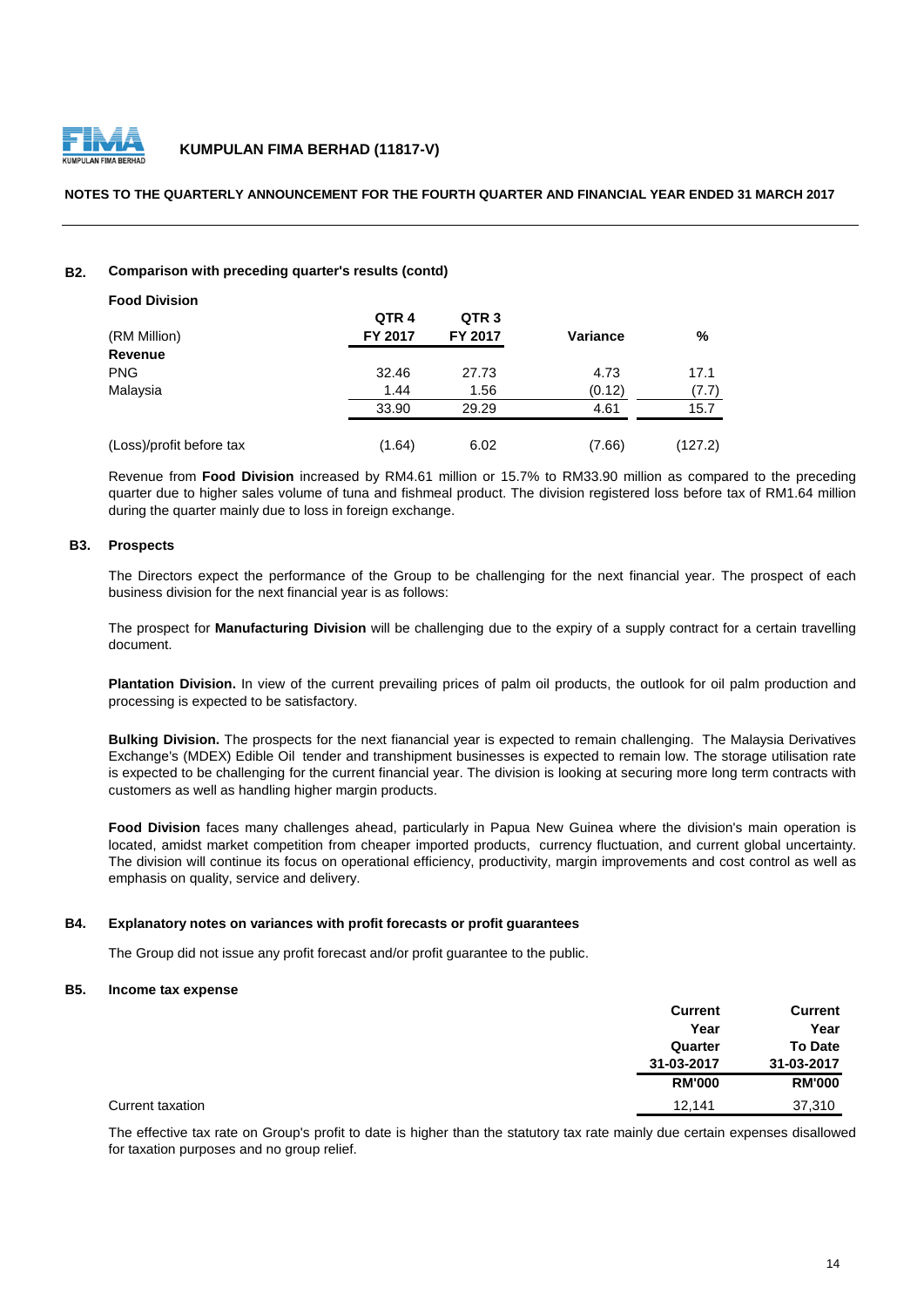

#### **NOTES TO THE QUARTERLY ANNOUNCEMENT FOR THE FOURTH QUARTER AND FINANCIAL YEAR ENDED 31 MARCH 2017**

#### **B6. Profits/(losses) on sale of unquoted investments and/or properties**

There were no sale of unquoted investments and/or properties during the current quarter.

#### **B7. Purchase or disposal of quoted securities**

There were no purchase or disposal of quoted securities during the current quarter.

#### **B8. Corporate proposals**

#### **(a) Status of corporate proposal**

There are no corporate proposals announced but not completed at the date of this report.

**(b) Utilisation of proceeds raised from any corporate proposal** Not applicable.

#### **B9. Borrowings and debt securities**

|                                   | As at<br>31-03-2017<br><b>RM'000</b> | As at<br>31-03-2016<br><b>RM'000</b> |
|-----------------------------------|--------------------------------------|--------------------------------------|
| Secured:                          |                                      |                                      |
| Non-current                       |                                      |                                      |
| *Obligations under finance leases | 16,176                               | 16,799                               |
| <b>Current</b>                    |                                      |                                      |
| *Obligations under finance leases | 624                                  | 646                                  |
| Bankers' acceptance               | 4,516                                | 10,281                               |
| Short term revolving credit       | 10,000                               | 5,000                                |
|                                   | 15,140                               | 15,927                               |
|                                   | 31,316                               | 32,726                               |

\* The obligations under finance leases are in respect of the following land lease:

- (i) A 99 year land lease granted to subsidiary, Gabungan Warisan Sdn. Bhd. to develop approximately 249.8 ha of land in Kuala Krai, Kelantan Darul Naim. The lease expires on 2 July 2112.
- (ii) Sub-leases granted to subsidiaries, Taka Worldwide Trading Sdn. Bhd. and Etika Gangsa Sdn. Bhd. over 2 parcels of land measuring approximately 404.6 ha, deemed suitable for oil palm cultivation, situated in Mukim Relai, Daerah Jajahan Gua Musang, Kelantan for a term of 66 years expiring 5 March 2075, with an option to renew for a further period of 33 years.
- (iii) A 60 year lease granted to subsidiary, R.N.E. Plantation Sdn Bhd over 1 plot of agricultural land measuring 2,000 ha located at Sungai Siput, Daerah Kuala Kangsar, Perak. The lease will expire on 3 August 2075, with an option to renew for a further 30 years.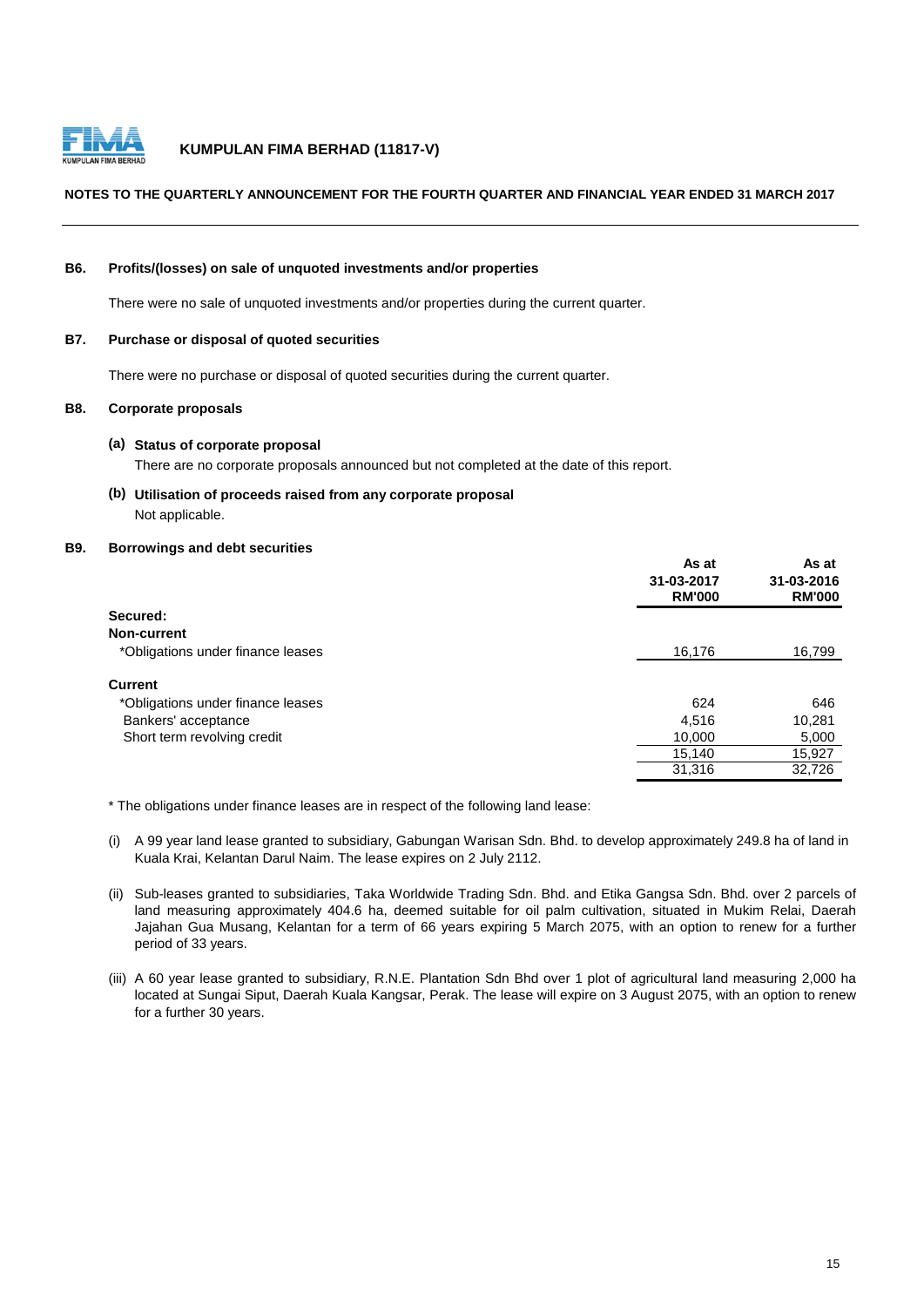

### **NOTES TO THE QUARTERLY ANNOUNCEMENT FOR THE FOURTH QUARTER AND FINANCIAL YEAR ENDED 31 MARCH 2017**

#### **B10. Realised/unrealised earnings/(losses)**

|                                                                          | As at<br>31-03-2017<br><b>RM'000</b> | As at<br>31-03-2016<br><b>RM'000</b> |
|--------------------------------------------------------------------------|--------------------------------------|--------------------------------------|
| Total retained earnings of Kumpulan Fima Berhad<br>and its subsidiaries: |                                      |                                      |
| - Realised                                                               | 371,777                              | 367,486                              |
| - Unrealised                                                             | (44, 767)                            | (57, 791)                            |
|                                                                          | 327,010                              | 309,695                              |
| Total share of retained earnings from<br>associated companies:           |                                      |                                      |
| - Realised                                                               | 36,296                               | 38,408                               |
| - Unrealised                                                             | (4,346)                              | (4,000)                              |
|                                                                          | 31,950                               | 34,408                               |
| Consolidation adjustments                                                | (25, 452)                            | (35,486)                             |
| Total group retained earnings as per consolidated accounts               | 333,508                              | 308,617                              |

#### **B11. Changes in material litigations**

Pending material litigation since preceeding quarter is as follows:

(i) On 21 October 2016, a subsidiary, Fima Corporation Berhad ("FimaCorp") announced that its Indonesian subsidiary, PT Nunukan Jaya Lestari ("PTNJL") has institued legal proceedings to challenge the order issued by the Menteri Agraria dan Tata Ruang/Kepala Badan Pertanahan Nasional ('Defendant") ("Ministerial Order") to revoke PT NJL's land title Hak Guna Usaha No. 01/Nunukan Barat ("HGU") with immediate effect.

The Ministerial Order was on the basis that the HGU was improperly issued due to administrative irregularities performed by certain officers of the Badan Pertanahan Nasional Provinsi Kalimantan Timur at the time of the issuance of the HGU in 2003, resulting in parts of the area within the HGU to overlap with foresty areas. PTNJL's planted area affected by the Ministerial Order measures 3,691.9 hectare.

On 21 October 2016, PTNJL filed an application in the Pengadilan Tata Usaha ("PTUN") in Jakarta, Indonesia seeking an order to annul the Ministerial Order. Simultaneously, in the said application, PTNJL has also sought an order from PTUN to postpone the enforcement of the Ministerial Order pending full and final determination of the matter by the Indonesian courts. The suit is still on-going and the Defendant, together with a third party interverner, PT Adindo Hutani Lestari, have filed a defence against the said suit.

Notwithstanding the Ministerial Order, the local government in Kabupaten Nunukan, in the interest of good order, has given its undertaking and allowed PTNJL to continue to lawfully operate its plantation operations until the final determination of the matter by the Indonesian courts. Based on the current circumstances, the Board is of the opinion that the Ministerial Order will not have any immediate operational and financial impact on the Group.

(ii) Following the termination of the Tenancy Agreement by Malaysia Airports Holding Berhad ("MAHB") on 11 May 2000, a subsidiary, FimaCorp, as the Principal Tenant issued a termination notice dated 15 May 2000 to all its respective subtenants at Airtel Complex, Subang.

Pursuant to the above, on 28 September 2001, FimaCorp was served a Writ of Summons dated 9 August 2001 from a tenant ("Plaintiff") claiming for a compensation sum of approximately RM2.12 million being the renovation costs and general damages arising from the early termination of the Tenancy Agreement at Airtel Complex, in Subang. The Board of FimaCorp had sought the advice of the solicitors and was of the opinion that there should be no compensation payable to the Plaintiff as the demised premises was acquired by a relevant authority, MAHB, which was provided in the Tenancy Agreement between FimaCorp and the Plaintiff.

On 11 November 2008, the Court had disposed off this matter summarily in favour of the Plaintiff and on 4 March 2009, FimaCorp had filed its Record of Appeal to the Court of Appeal to appeal against the decision.